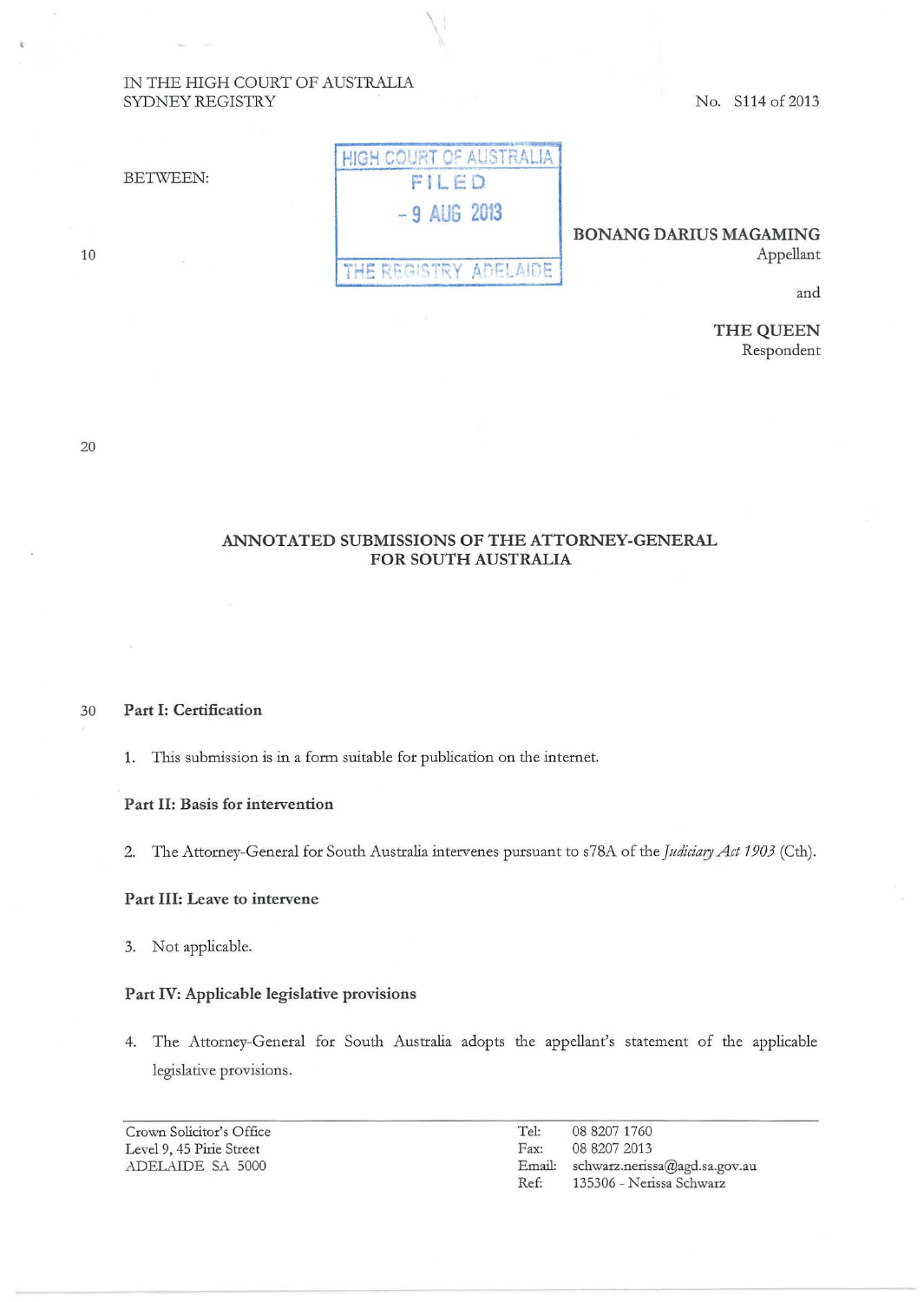## **Part V: Submissions**

10

20

30

- 5. The appellant submits, in essence, that:
	- a. in exercising judicial power in sentencing for a criminal offence, a Ch III court cannot be required to impose a penalty that is "unjust, arbitrary or cruel" by reason of that penalty's disproportion to the offending;
	- b. s236B of the *Migration Act 1958* (Cth) *(Migration Act)* in providing for a minimum **sentence, violates that principle because it deprives the sentencing court of a discretion to impose a sentence below a minimum and therefore requires the court to impose a sentence**  that is disproportionate to the offending; and
	- c. s236B results in the sentence being "reached by an unfair process" because the appellant was not heard as to whether he should be charged with an offence against s223A or 233C of the *Migration Act.* Further, the court was not "able to give reasons for that which determined the **critical component of the appellant's sentence". Lastly, that a mandatory minimum sentence**  applies to an offence against s233C, but does not apply to the offence created by s233A, gives rise to a departure from the principle of equal justice.
- 6. In summary, the Attorney-General for South Australia submits that:
	- a. s236B of the *Migration Act* has three effects: (1) it requires the court to have regard to additional lower yardsticks in the fixation of sentence;  $(2)$  it prevents in the least serious case the imposition of a lesser sentence of imprisonment; and (3) it excludes the operation of provisions, such as s20AB of the *Crimes Act 1914* (Cth) (*Crimes Act*) which provide for sentencing alternatives. Save for those three effects, sentencing for an offence to which s236B of the *Migration Act* applies is carried out in accordance with the general approach to sentencing stated by this Court in *Markarian v The Queen*,<sup>1</sup> and ordinary common law principles as incorporated in Part 1B of the *Crimes Act.* The construction and operative effect of s236B of ilie *Migration Act* adopted in *Babar v* R2 is correct;
	- b. neither the separation of powers under the *Constitution*, nor the conferral of judicial power on Ch III courts, supplies a principle which limits the power of the Commonwealth Parliament to provide for minimum sentences for offences. The principle of proportionality, in the sense explained in *Veen v The Queen (No 2)*,<sup>3</sup> does not require the evaluation of the severity of the sentencing law to be applied. The vesting of judicial power in Ch III courts does not support the implication of a requirement that sentences must be proportionate. The language of "unjust, arbitrary or cruel" and "grossly disproportionate" drawn from

-2-

 $\mathbf{1}$ (2005) 228 CLR 357.

<sup>2</sup>  (2011) 214 A Crim R 417 at [45]-[54] (McLure P).

<sup>3</sup>  (1988) 164 CLR 465.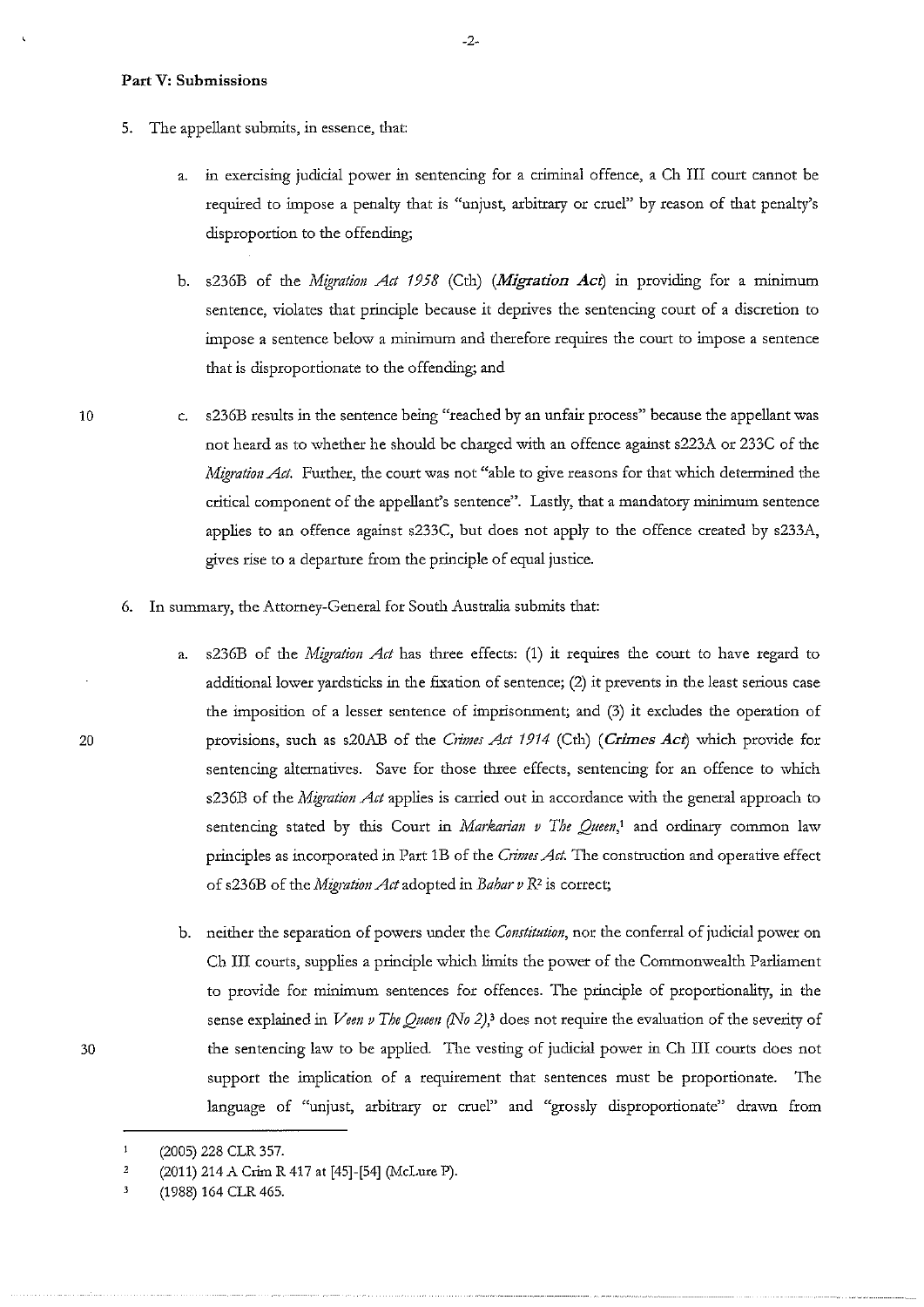**discussions about express guarantees in other constitutional contexts has no place in the**  Australian constitutional discussion. In any event, that jurisprudence provides no single test of validity to be applied.

c. s236B of the *Migration Act* does not alter either the executive function in prosecuting a matter or the judicial function in trying a matter and imposing sentence. Full reasons for sentence may be given in the normal way. Nor does s236B provide for an arbitrary result **simply because the minimum penalty, as opposed to other factors relevant to sentence,**  assumes greater significance in sentencing in a particular case. Finally, s236B does not prevent the court from affording equal justice, assuming there is such a requirement. The **offence of which a person is convicted is a relevant basis for different treatment.** 

# The construction of s236B of the Migration Act 1958 (Cth) and its effect on the exercise of *judicial power in sentencing*

7. Assessing the appellant's argument that s236B of the *Migration Act* is invalid is assisted by first considering the exercise of judicial power in sentencing an offender who has committed a federal offence for which there is a maximum, but no minimum penalty. That analysis discloses the true effect upon the exercise of judicial power that s236B occasions. In passing, it should be noted that the appellant does not contend that the maximum penalty fixed by the legislature impermissibly **interferes 'With the exercise of judicial power in imposing punishment for the commission of a crime**  notwithstanding that it deprives a court of power to impose a greater sentence were it so minded.

## **20** *Tbe exercise ofjudicia! power in smtencing in the absence* **of** *a mandatory minimum*

10

**8. In sentencing an offender for a federal offence, a court is required to sentence in accordance with the**  requirements of Part 1B of the *Crimes Act*. Pursuant to s16A(1) of the *Crimes Act* the court "must **impose a sentence or make an order that is of a severity appropriate in all the circumstances of the**  offence." Further, the court is to have regard to the matters set out in  $s16A(2)$  insofar as they are relevant. That list of factors is not exhaustive.<sup>4</sup> Nothing in s16A requires a court to depart from the common law approach to the fixing of the head sentence and a non-parole period.<sup>5</sup> Further, nothing in Part 1B of the *Crimes Act* excludes the common law principles of sentencing from application in the sentencing of federal offenders under s16A(1).<sup>6</sup> In this regard s 16A has been held to incorporate common law principles including general deterrence,<sup>7</sup> proportionality<sup>8</sup> and totality.<sup>9</sup> Put slightly

<sup>4</sup>*Hili v Tbe Quem* (2010) 242 CLR 520 at [24] (French CJ, Gummow, Hayne, Crennan, Kiefel and BellJJ).

In *Hili v The Quem* (2010) 242 CLR 520 at [40], French CJ, Gummow, Hayne, Crennan, Kiefel and Bell JJ considered that in making a recognizance release order, the requirement in s16A(1) to "make an order that is **of a severity appropriate in all of the circumstances of the offence" is determined having regard to the**  principles stated by this Court in Power v The Queen (1974) 131 CLR 623, Deakin v The Queen (1984) 58 ALJR 367 and *Bugmy v The Queen* (1990) 169 CLR 525.

<sup>6</sup> *Director of Public Prosecutions (Cth) v Said Khodo El Karhani* (1990) 21 NSWLR 370 at 378 (The Court); *Johnson v The Queen* (2004) 78 ALJR 616 at [15] (Gummow, Callinan and Heydon JJ).

 $\overline{7}$ *Director of Public Prosecutions (Cth) v Said Khodo El Karhani* (1990) 21 NSWLR 370 at 378 (The Court).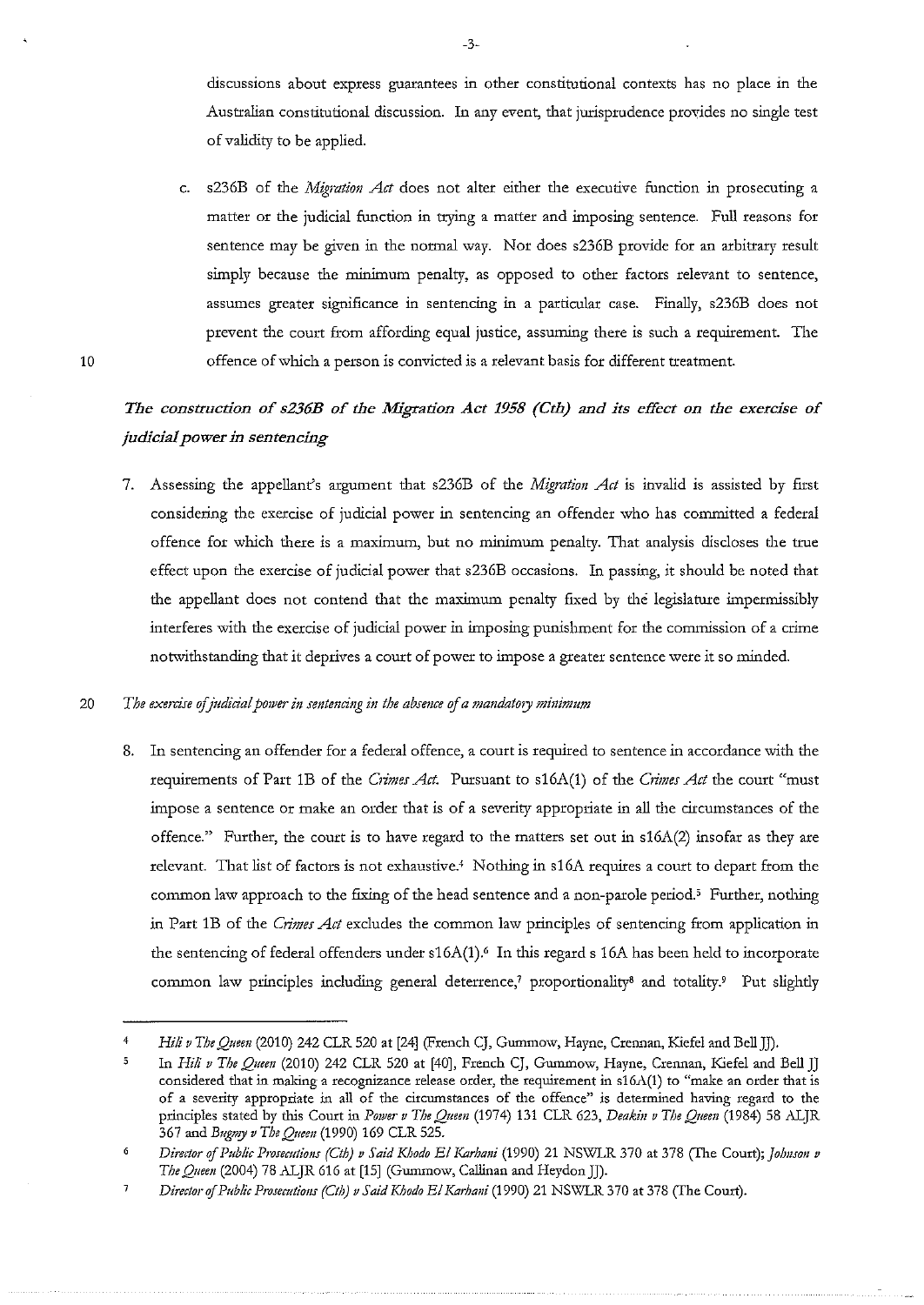differently, judicially developed sentencing principles apply to the extent that they provide content to the expressions in  $s16A(1)$  and  $(2).^{10}$ 

9. In *Baumer v The Queen*<sup>11</sup> this Court conveniently summarised the judicial function in determining the appropriate penalty in a case where the legislature had fixed a maximum penalty as follows:

... the task of the sentencing judge was to evaluate the circumstances of the offence in their entirety, ... and to determine an appropriate term of imprisonment having regard to the prescribed maximum of **eleven years and to the possible range of offences to which it applied. <sup>12</sup>**

- 10. The task as described is predicated upon the sentencing judge having determined the facts constituting the offence for which the offender is to be sentenced as well as other facts relevant in 10 evaluating the circumstances of the offending, including matters personal to the offender. In undertaking this process the approach of the court will vary depending upon whether there has been a finding of guilt following trial, or a guilty plea. In either case, it is the duty of the court to determine the facts relevant to sentencing,<sup>13</sup> which will relate to both the offence and the offender. That said, a sentencing hearing is not an inquisition into all matters bearing upon the offence and **offender. 14 The court will sentence on the basis of matters in so far as they are known to the coru:t.ts**
- 11. In the case of a guilty plea, a degree of informality often marks the sentencing process.<sup>16</sup> Parties in sentencing proceedings are not joined in issue in the ordinary sense.<sup>17</sup> Should the prosecution seek to **have some matter adverse to the accused taken into account in passing sentence, it must bring the matter to the court's attention, and if necessary (either because the matter is controverted or the 20 court is not prepared to act upon the assertion), establish the matter in evidence beyond reasonable doubt. 18 If the defendant wishes to have some matter in mitigation taken into account, he or she must bring it to the attention of the court, and if necessary, call evidence to establish it on the balance**  of probabilities.<sup>19</sup> There may be other matters which the court will consider that do not fall within the

14 *Weiniger v The Queen* (2003) 212 CLR 629 at [23] (Gleeson CJ, McHugh, Gummow and Hayne JJ).

 $\mathbf{z}$ *Wong v The Queen* (2001) 207 CLR 584 at [71] (Gaudron, Gummow and Hayne JJ).

 $\overline{9}$ *johnson v The Queen* (2004) 78 ALJR 616 at [25]-[34] (Gummow, Callinan and Heydon))).

<sup>10</sup>  *Hili v The Queen* (2010) 242 CLR 520 at [25] (French CJ, Gummow, Hayne, Crennan, Kiefel and Bell JJ); *Johnson v The Queen (2004) 78 ALJR 616 at [15]; Bui v Director of Public Prosecutions (Cth)* [2012] HCA 1 at [18] (French CJ, Gummow, Hayne, Kiefel and Bell JJ).

<sup>11</sup>  (1988) 166 CLR 51.

<sup>12</sup>  *Baumer v Tbe Queen* (1988) 166 CLR 51 at 57 (The Court).

<sup>13</sup>  *Cheung v The Quem* (2001) 209 CLR 1 at [14]-[16] (Gleeson CJ, Gummow and Hayne JJ), [162] (Callinan)).

<sup>15</sup>  This is the position at common law and pursuant to s16A(2)(a) of the *Crimes Act*: R v Olbrich (1999) 199 CLR 270 at [17] (Gleeson CJ, Gaudron, Hayne, Callinan]]).

<sup>16</sup>  *R v Olbrich* (1999) 199 CLR 270 at [52] (Kirby J). See, for example, *Il7einiger v The* Q;~em (2003) 212 CLR 629 at [7] (Gleeson CJ, McHugh, Gummow and Hayne JJ) in relation to proceeding on the basis of agreed facts.

<sup>17</sup>  *R v Olbrich* (1999) 199 CLR 270 at [25] (Gleeson CJ, Gaudron, Hayne, Callinan JJ).

<sup>18</sup>  *R v Olbrich* (1999) 199 CLR 270 at [25]-[27] (Gleeson CJ, Gaudron, Hayne, Callinan JJ).

<sup>19</sup>  *R v Olbrich* (1999) 199 CLR 270 at [25]-[27] (Gleeson CJ, Gaudron, Hayne, Callinan JJ).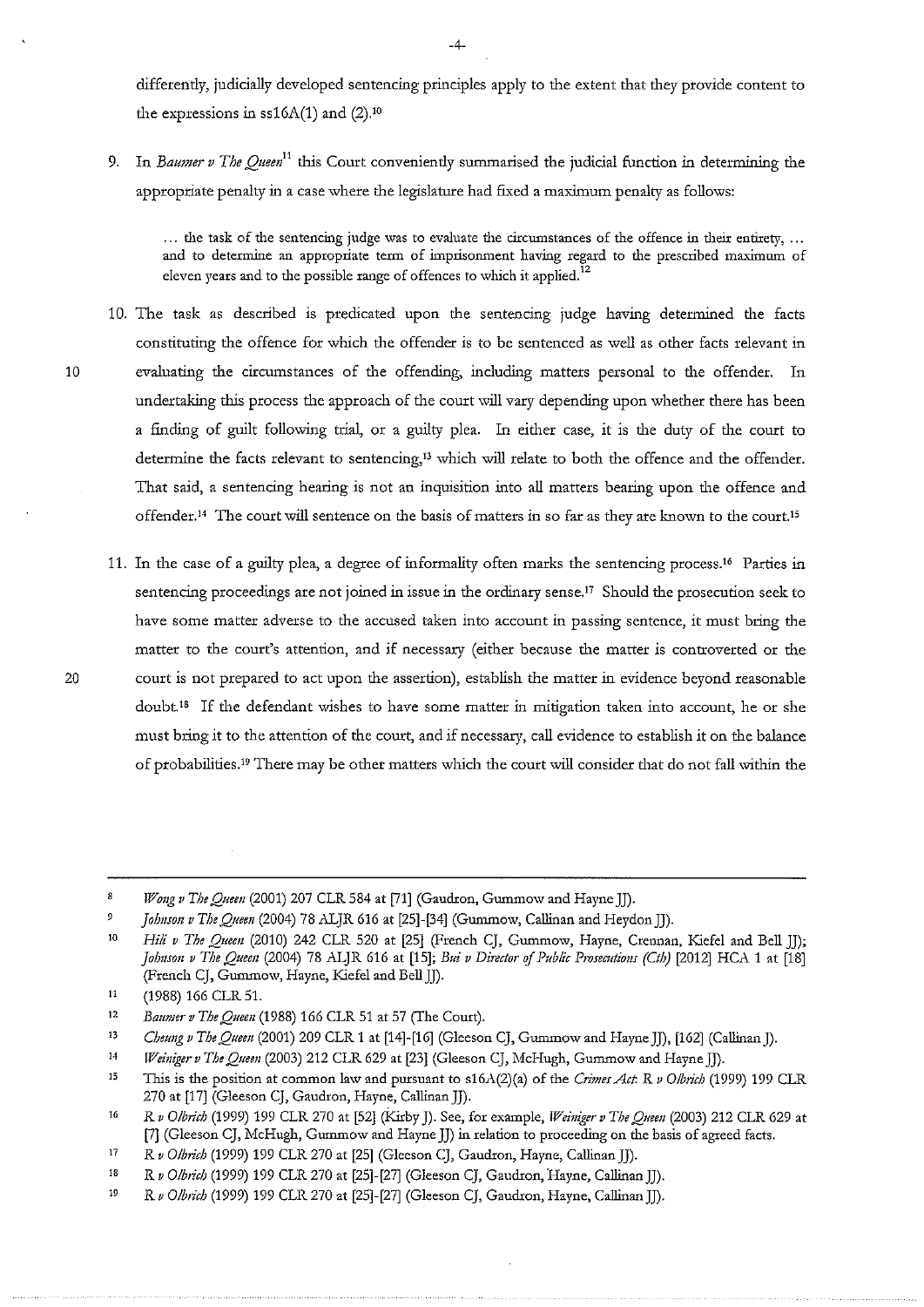classification of being mitigating or aggravating. There is no universal requirement that matters urged in sentencing hearings be either proved or admitted.20

- 12. In the case of a finding of guilt following trial, the court must sentence on the basis of facts that are consistent with the jury's verdict; if the resolution of certain facts is express or necessarily implied by the verdict, they will be binding on the sentencing judge.<sup>21</sup> Subject to that requirement, the court is **to make its own assessment of the offender's culpability, and where relevant facts have not been**  presented at trial,<sup>22</sup> to determine those facts in accordance with the approach above. The court is not obliged to sentence upon a basis most favourable to the defendant.<sup>23</sup>
- 13. Once the court has determined the relevant factual basis, it will, as explained in *Baumer v The Queen*, **10 evaluate the circumstances of the offence in its entirety, taking into account matters personal to the**  offender, and will arrive at an appropriate penalty having regard to:
	- a. the various, overlapping, and sometimes countervailing purposes of criminal punishment, namely the protection of the community, deterrence of the offender and others, retribution and rehabilitation;<sup>24</sup> and
	- b. the prescribed maximum and the possible range of offences to which it applies.<sup>25</sup>
	- 14. That process is often referred to as the synthesis of competing factors whereby a sentencing judge **translates matters human into the currency of years of imprisonment or dollats in fines. In this regard in** *Markarian v The Queen,26* **it was observed:**

**[27] &.-press legislative provisions apart, neither principle, nor any of the grounds of appellate review, dictates the particular path that a sentencer, passing sentence in a case where the penalty is not fixed by statute, must follow in reasoning to the conclusion that the sentence to be imposed should be fixed as it is. The judgment is a discretionary judgment and, as the bases for appellate review reveal, what is required is that the sentencer must take into account all relevant considerations (and only relevant**  considerations) in forming the conclusion reached. As has now been pointed out more than once, there is no single correct sentence. And judges at first instance are to be allowed as much flexibility in sentencing as is consonant with consistency of approach and as accords with the statutory regime that applies.

 $\ddotsc$ 

**[37] In general, a sentencing court will, after weighing all of the relevant factors, reach a conclusion that a particular penalty is the one that should be imposed .** ... **(footnotes omitted)27** 

- 21 *Cheung v The Quee11* (2001) 209 CLR 2 at [14]-[17] (Gleeson CJ, Gummow and Hayne JJ).
- 22 *Cheung v The Queen* (2001) 209 CLR 2 at [162] (Callinan J).

20

<sup>20</sup>  *TiYei11(ger v The Qttem* (2003) 212 CLR 629 at [20]-[24] (Gleeson CJ, McHugh, Gummow and Hayne JJ).

<sup>23</sup>  *Cheung v The Quee11* (2001) 209 CLR 2 at [38], [48]-[51] (Gleeson CJ, Gummow and Hayne JJ), [101]-[105] (Kirby J), [165]-[166] (Callinan]).

<sup>24</sup>  *Vem (No 2) v The Quem* (1988) 164 CLR 465 at 476 (Mason CJ, Brennan, Dawson and Toohey JJ); *R v Kear*  (1977) 16 LSJS 311.

<sup>25</sup>  *Baumer v The Queen* (1988) 166 CLR 51 at 57 (The Court).

<sup>26</sup>  (2005) 228 CLR 357.

<sup>27</sup>  *Markmian v The Queen* (2005) 228 CLR 357 at [27], [37] (Gleeson CJ, Gummow, Hayne and Callinan]]); see also *Wong v The Queen* (2001) 207 CLR 584 at 611-612 (Gaudron, Gummow and Hayne]]); *AB v The Queen*  (1999) 198 CLR 111. See also *Muldmck v The Quee11* (2011) 244 CLR 120.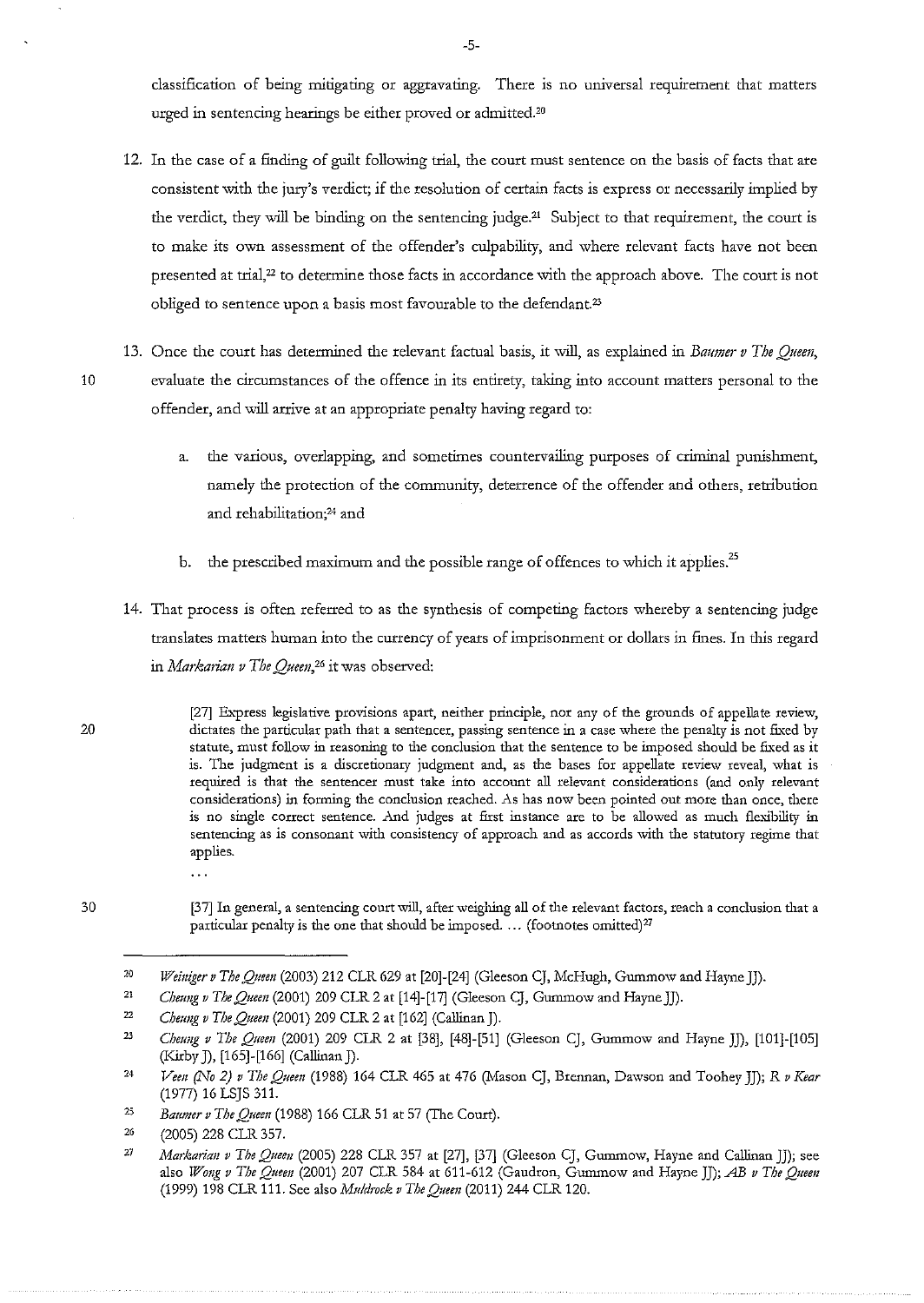- 15. Where the legislature has fixed a maximum penalty for an offence,28 the court will have regard to it as a yardstick or benchmark representing the sort of head sentence that the worst category of offending of that type should attract. Thus the yardstick or benchmark manifest in the maximum penalty reflects the seriousness with which Parliament views the offence.<sup>29</sup> Against this benchmark a sentencing judge will compare the offending in the case before the court.<sup>30</sup>
- 16. As a yardstick or benchmark the maximum penalty will guide the court in its application of the proportionality principle explained by this Court in *Veen v The Oueen* (No 2).<sup>31</sup> That principle requires **that the sentencing court take into account all relevant factors and the various purposes of sentencing**  and impose a penalty that is proportionate to the crime, where the "crime" is understood as 10 incorporating matters relating to both the offence and offender. As touched upon in the quotation taken from *Markarian* and reproduced above, the proportionality principle applicable in sentencing finds expression in the grounds for appellate review of a discretion.<sup>32</sup> Thus the principle is not **offended where the sentence imposed is not manifestly excessive or manifestly inadequate as those expressions have come to be understood.33 For present purposes, the significant point is that the**  proportionality principle is not invoked in sentencing as a means of determining whether the benchmark set by the legislature is appropriate. It is applied accepting the legislative judgment that the benchmark represents.
- 17. Once the head sentence is determined, the court will consider the appropriate non-parole period.<sup>34</sup> In fixing the non-parole period, the task is to determine the minimum term that the defendant must 20 serve in prison to satisfy the punitive, deterrent and preventive purposes of punishment:<sup>35</sup>

<sup>...</sup> in the end the minimum term is to be fixed because all the circumstances of the offence require that the offender serve no less than that term, without the opportunity of parole: see generally King CJ in *Reg v Robinson.* There is no incongruity necessarily involved in this approach, as Jenkinson J noted in *Morgan* and Morgan, when, as a member of the Victorian Court of Criminal Appeal, he said:

<sup>28</sup>  **For common law indictable offences for which there is no penalty legislatively prescribed, the court has an**  unlimited discretion to imprison or fine, subject only to the prohibition on excessive fines and cruel and unusual punishments in the *Bill* of *Rights 1688* (UK), 1 Will & Mar Sess 2 c 2.

*<sup>29</sup>  Markarian v The Quem* (2005) 228 CLR 357 at [31] (Gleeson CJ, Gummow, Hayne and Callinan]]).

<sup>30</sup>  *Markarian v The Queen* (2005) 228 CLR 357 at [31] (Gleeson CJ, Gummow, Hayne and Callinan II); *Baumer v The Queen* (1998) 166 CLR 51 at 57 (The Court).

<sup>31</sup>  (1988) 164 CLR 465.

<sup>32</sup>  *House v The King* (1936) 55 CLR 499 at 505 (Dixon, Evatt and McTiernan]]).

<sup>33</sup>  *Wol(g v The Quem* (2001) 207 CLR 584 at [8]-[9] (Gleeson CJ), [36] (Gaudron, Gummow and Hayne JJ); *Everett v The Quem* (1994) 181 CLR 295 at 306 (McHugh J); *R v Osmkowski* (1982) 30 SASR 212 at 213 (King CJ); *R v Morse* (1979) 23 SASR 98 at 99 (King CJ). .

<sup>34</sup>  It is apparent from s19AB of the *Crimes Act*, that the non-parole period is imposed following the imposition of the head sentence. That sequence has been inverted in other statutory schemes: e.g. s44 of the *Crimes (Sentencing Procedure) Act 1999* (NSW).

<sup>35</sup> *Bugmy v The Queen* (1990) 169 CLR 525 at 536 (Dawson, Toohey and GaudronJJ); R *v* Shrestha (1991) 173 CLR 48 at 60-61 (Brennan and McHugh JJ), 68-69 (Deane, Dawson and Toohey JJ), *Muldrock v The Queen* (2011) 244 CLR 120 at [57] (French CJ, Gummow, Hayne, Crennan, Kiefel and Bell JJ); *Crump v New South <i>fVales* (2012) 86 ALJR 623 at [28] (French CJ). Both the head sentence and non-parole period form part of the penalty imposed: *PNJ v The Queen* (2009) 83 .ALJR 384 at (11] *(The* Court).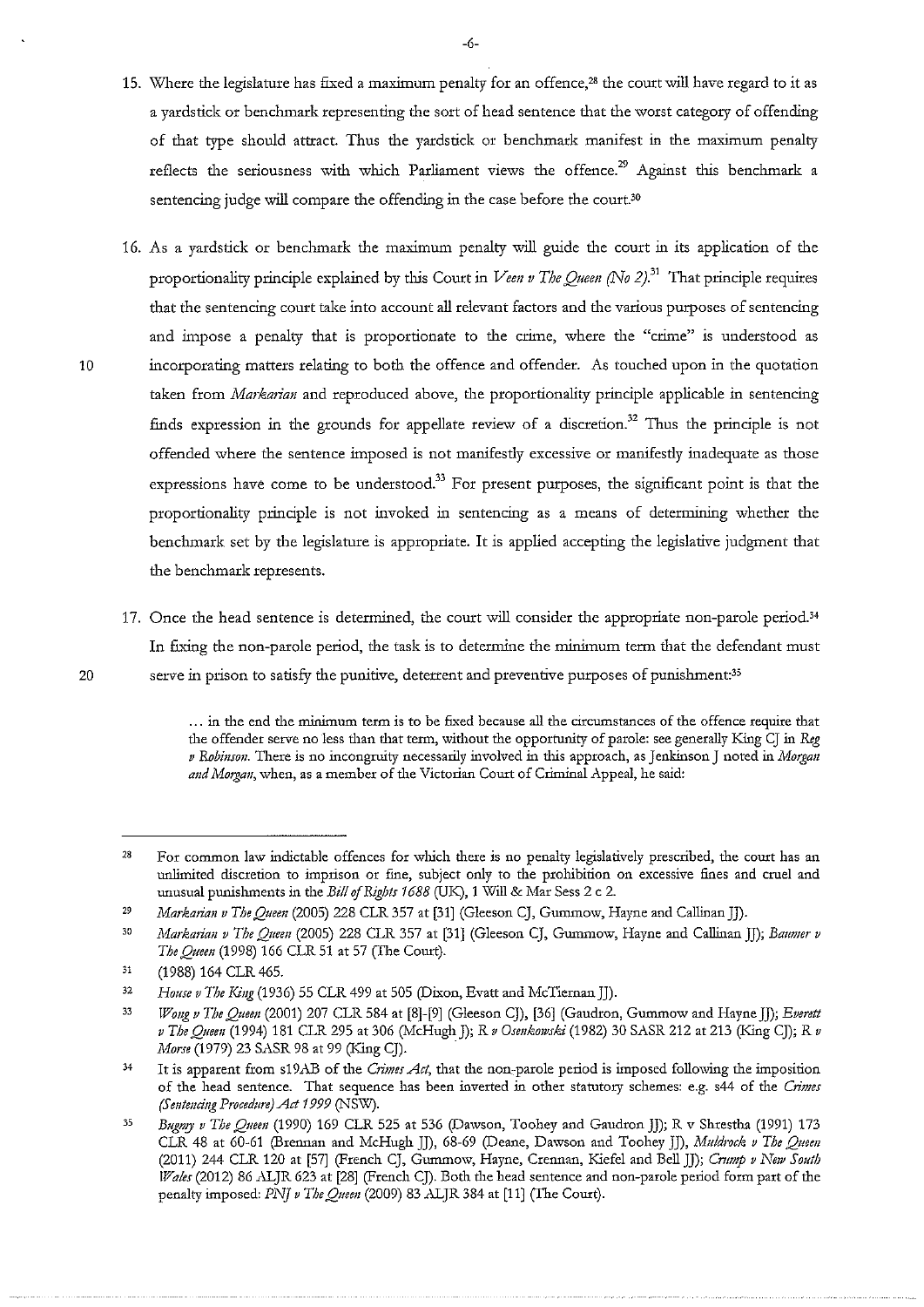"The term of the sentence is the period which justice according to law prescribes, in the **estimation of the sentencing judge, for the particular offence committed by the particular**  offender. The ... minimum term is the period before the expiration of which release of that **offender would, in the estimation of rl1e sentencing judge, be in violation of justice according to law, notwithstanding the mitigation of punishment which mercy to the offender and benefit to**  the public may justify." (footnotes omitted)<sup>36</sup>

18. In setting a non-parole period the considerations which a court will take into account will be the same as those applicable to the setting of the head sentence, that is, all factors relevant to sentence are considered. However, the weight to be attached to those factors and the way in which they are 10 relevant will differ due to the different purposes underpinning each function.<sup>37</sup>

## *The exercise ofjudicial power in sentencing 1vith a mandatory minimum* - *the efftct of s236B of the Migration Act*

- 19. Section 236B provides that for a first offence against s233C(1), the court must impose a head sentence of *at least* 5 years, and a non-parole period of *at least* 3 years. The minimum penalties, just like a maximum penalty, constitute the bounds of the sentencing court's power. They impose a floor on the range of appropriate penalties, just as a maximum penalty imposes a ceiling. The court's power in the imposition of punishment is constrained by the minimum and maximum penalties. **However, within the context of that legislative prescription, the provisions call for the exercise of**  discretionary judgment.<sup>38</sup> In this regard the minimum head sentence and minimum non-parole period provide a sentencing judge with two further yardsticks or benchmarks, in addition to the maximum 20 penalty, to which regard must be had when fixing a head sentence and non-parole period.
- 20. The effect of the yardstick created by a maximum penalty, as set out above, is well-established. Unlike some other statutory schemes, the content of the additional guideposts created by the minimum non-parole period and minimum head sentence in s236B is not made explicit.<sup>39</sup> However, by analogy to a maximum, the purpose of a minimum penalty is readily discernible. A minimum represents a penalty appropriate for an instance of offending which is at the lowest end of the scale of seriousness. Like a maximum, a minimum represents the legislature's assessment of the **seriousness of the offence, inviting comparison between the case before the court and offending of**  that type which would fall within the least serious category. The approach of the Western Australian Court of Appeal in *Bahar v R*<sup>40</sup> to the construction and application of s236B is, with respect, correct. 30 The identification of a mandatory minimum head sentence and non-parole period reflects the **legislature's assessment of the seriousness of the conduct that it has chosen to criminalise. The**  minimums allow the court to determine the appropriate penalty within the minimum and maximum set by Parliament. Thus the principle of proportionality as discussed above, now operates in the

<sup>36</sup>  Bugmy v The Queen (1990) 169 CLR 525 at 538 (Dawson, Toohey and Gaudron JJ).

<sup>37</sup>  *Bugmy v The Queeu* (1990) 169 CLR 525 at 531 (Mason CJ and McHugh J); *P01ver v The Quem* (1974) 131 CLR 623 at 628-9 (Barwick CJ, Menzies, Stephen and Mason JJ); *Deakin v The Queeu* (1984) 58 .ALJR 367 (The Court); R v Strestha (1991) 173 CLR 48 at 68-69 (Deane, Dawson and Toohey JJ).

<sup>38</sup>  *Leach v The Quem* (2007) 230 CLR 1 at [18] (Gleeson CJ).

<sup>39</sup>  Cjthe standard non-parole period considered in *Muld1vck v The Quem* (2011) 244 CLR 120 at [27] (French CJ, Gummow, Hayne, Heydon, Crennan, Kiefel and Bell]]).

<sup>40</sup>  (2011) 214 *A* Crim R 417 at [45]-[54] (McLure P).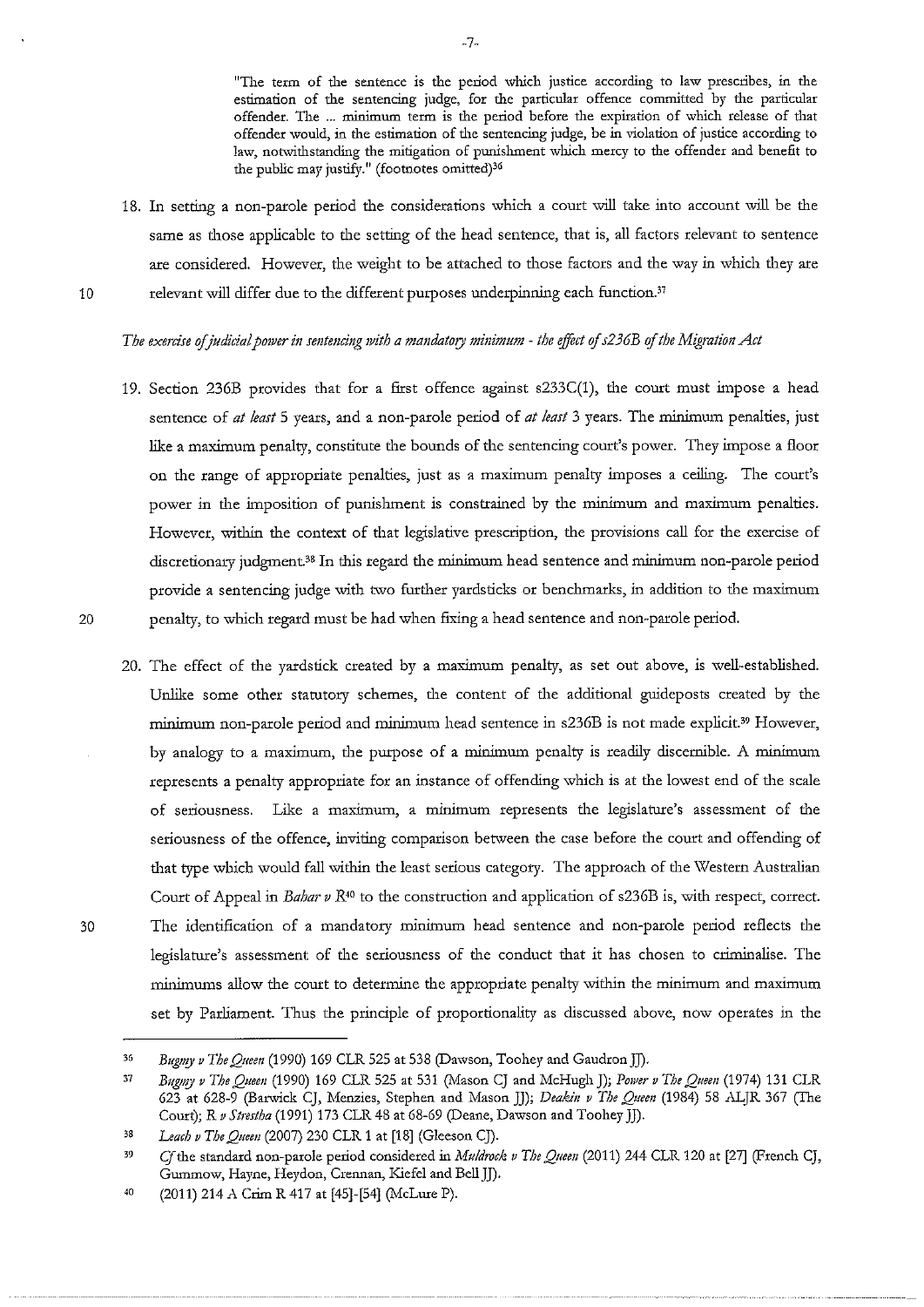context of the additional benchmarks. To determine the appropriate head sentence and non-parole **period, the task for the sentencing judge involves taking account of all relevant factors, the pw:poses**  of punishment, and having regard to the prescribed maximum and minimums as they apply to the possible range of offending.

- 21. It is incorrect to say that "the Act does not proceed from a legislative assumption about the irreducible seriousness of offences against ss 233A and 233C"<sup>41</sup>:
	- a. as a crew member aboard SIEV 185 the appellant facilitated the bringing or coming to Australia of 52 non-citizens.<sup>42</sup> In relation to each non-citizen the appellant committed the offence of people smuggling contrary to s233A. Consequently, it was open to the respondent to charge the appellant with 52 counts of people smuggling. Had that occurred, the elements of the counts would have overlapped with the result that the sentencing judge would have had to ensure that he or she did not punish the appellant twice for any overlapping element.<sup>43</sup> To the extent that each count would have related to a different person, each count could be differentiated for the purposes of punishment in that by facilitating the bringing or coming to Australia of each non-citizen the appellant did, in relation to each, assist them in circumventing the laws of Australia as to migration;<sup>44</sup>
	- b. had the respondent charged the appellant with only one count of people smuggling contrary to s233A, the sentencing court would have been constrained by the principle identified in *R v De Simon*<sup>45</sup> to punish the appellant for facilitating the bringing or coming into Australia of **only one person, and not take into account as a circumstance of aggravation a matter which**  would have warranted a conviction for an offence against s233C or additional counts of offences against s233A.<sup>46</sup> South Australia here adopts the Commonwealth Attorney-General's submission<sup>47</sup> that to charge the appellant with one count of people smuggling, contrary to s233A, alleging in the particulars that the appellant did facilitate the bringing or coming into Australia of 52 non-citizens, would be duplicitous. That is so because the **references in s233A to a "second person" having certain characteristics, being "a noncitizen" with "no lawful right to come to Australia" mean that multiple entrants cannot be**  bundled up in a single count. Section 233C(3) supports such a construction;
- c. to the extent that the direction by the Attorney-General to the Director of Public 30 Prosecutions reflects a different interpretation of s233A (as to which South Australia makes

10

<sup>41</sup>  .Appellant's Submissions, [41].

<sup>42</sup>  Court Attendance Notice [AB2], Australian Federal Police Statement of Facts [AB4-5].

<sup>43</sup>  Pearce v The Queen (1998) 194 CLR 610 at [40]-[45] (McHugh, Hayne and Callinan JJ).

<sup>44</sup>  *R v Karabi* [2012] QCA 47 at [21] (Muir JA).

 $45$ (1981) 147 CLR 383.

<sup>46</sup>  *R v De Simoni* (1981) 147 CLR 383 at 389 (Gibbs CJ).

<sup>47</sup>  **Commonwealth Attorney-General's Submissions, [34.1** ].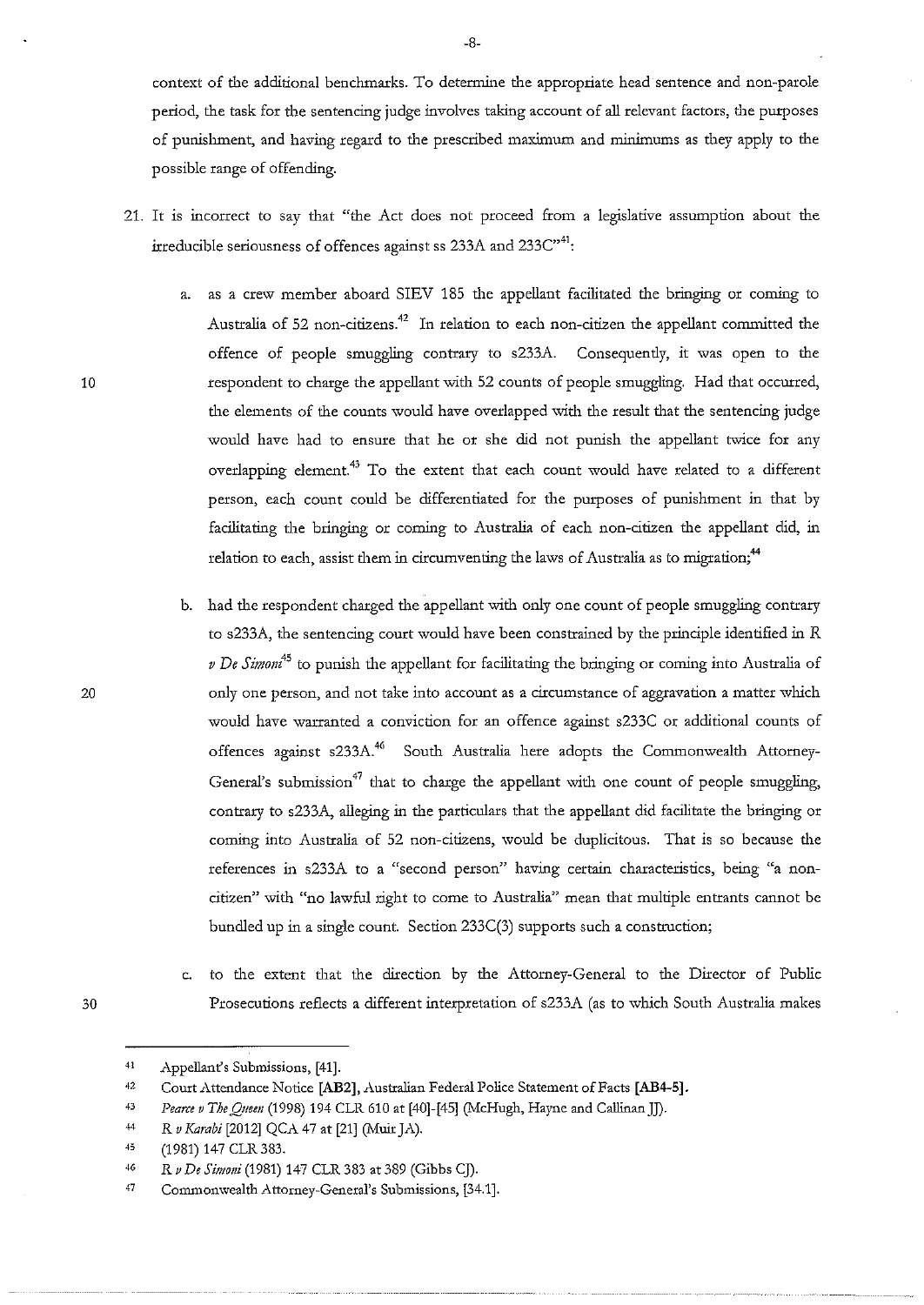no submission), that opinion does not overcome the correct construction of s233A and therefore is irrelevant to an assessment of the validity of s236B.

- 22. By creating the floor, the minimum penalty also prevents the imposition of alternative penalties. Section 236B overrides the directive in s17A of the *Crimes Act* that a sentence of imprisonment is only to be imposed if the court is satisfied that no other sentence is appropriate in all of the circumstances. Further, it prevents the imposition of alternative penalties pursuant to s20AB of the *Crimes Act* and it prevents the making of a recognizance release order that might otherwise be available under s19AB of the *Crimes Act*.
- 23. Section 236B does not modify the court's *process* in sentencing. In particular, it does not affect the 10 manuter of the court's hearing of submissions in relation to penalty, the determination by the court of the factual basis of the offence or the facts regarding the offender, or alter the division of fact-finding responsibilities between the judge and jury in the case of a jury verdict following trial.
- 24. Nor does s236B impact upon otherwise applicable substantive common law principles and sentencing norms. For example, it does not impair the courts' ability to ensure reasonable consistency in the treatment of offenders. Within the bounds of the limits fixed by the maximum and minimums, a court will act in a manner that is consonant with reasonable consistency,<sup>48</sup> in the **sense of consistency in sentencing for an offence, because a person is sentenced for an offence, not**  offending conduct<sup>19</sup> (the penalty applicable to some other offence of which the defendant might have been convicted, such as s233A of the *Migration Act* is not relevant to that process). Further it does 20 not prevent the court from applying the proportionality principle explained in *Veen v The Queen (No* 2). Rather, as stated, in applying the principle of proportionality the court will be guided by the maximum and minimum penalties in determining a penalty that is appropriate to the offence, the seriousness of the offence being reflected in those yardsticks. Further again, s236B does not prevent the court from taking into account a guilty plea as reflecting remorse and acceptance of responsibility and/or a subjective willingness to facilitate the course of justice.<sup>50</sup> Those matters are relevant **considerations for the court to take into account in deciding where the case falls in the spectrum of**  seriousness between the minimum and maximum. Lastly, s236B does not direct the court as to the appropriate proportion between the head sentence and non-parole period and thus does not change the position in Hili v The Queen.<sup>51</sup>
- 30 25. In summary, s236B of the *Migration Act* has only three effects:
	- a. first, it requires the court to have regard to additional benchmarks or yardsticks in determining the appropriate penalty;

-9-

<sup>48</sup>  *Elias v The Queen* [2013] HCA 31 at [28] (French CJ, Hayne, Kiefel, Bell and Keane JJ).

<sup>49</sup>  *Elias v The Quem* [2013] HCA 31 at [29] (French CJ, Hayne, Kiefel, Bell and Keane JJ).

<sup>;</sup>o *Cameron v The Queen* (2002) 209 CLR 339 at [11]-[14] (Gaudron, Gummow and Callinan]]).

<sup>51</sup> (2010) 242 CLR 520.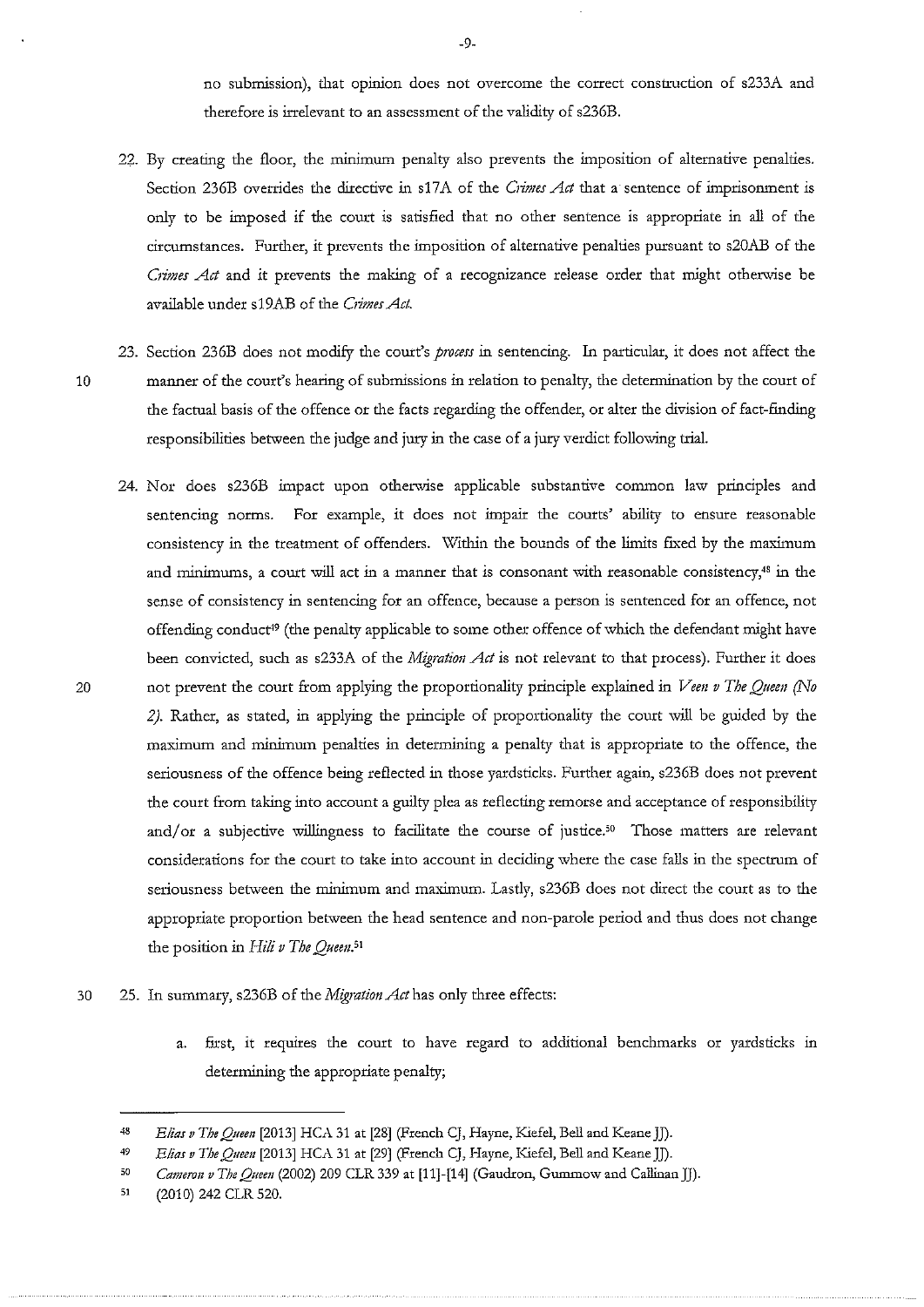- **b. second, for the least serious case it prevents the imposition of a penalty of imprisonment below the minimums;**
- c. third, it operates to exclude the substitution of another kind of penalty, such as a **recognizance release order.**

In each of these ways it affects the availability of powers, and constrains the exercise of discretion in **sentencing.** 

26. Whether a law that has these effects interferes with or impairs the exercise of judicial power requires **an identification of the respective roles of each branch of government in relation to the sentence**  imposed for a criminal offence.

# <sup>10</sup>*The division of Constitutional responsibility between the legislature, the executive and the judiciary in the area of crimina/Jaw*

- **27. The Commonwealth Parliament, to the extent of its legislative power, is empowered to create**  offences and define penalties for those offences,<sup>52</sup> to establish bodies and to define arrangements for the investigation of crime, and prosecution of criminal offences. It is empowered to establish criminal courts and to vest jurisdiction in State criminal courts.<sup>53</sup> Subject to the limits of judicial power, it is entitled to provide for matters of procedure and the rules of evidence to be followed in **criminal proceedings. 54**
- 28. At the federal level, the judiciary, in accordance with the requirements for the exercise of judicial power,<sup>55</sup> is exclusively entitled to adjudge and punish criminal guilt.<sup>56</sup> However, it is fundamental to 20 the exercise of judicial power that the court acts in response to the institution of proceedings by the prosecution.<sup>57</sup> The courts do not adjudge and punish criminal guilt of their own motion.
	- 29. The executive, with such authority as is conferred by statute, is empowered to investigate offences. It has authority and responsibility to institute proceedings and to prosecute, independent of the

-10-

<sup>32</sup>  *R v Kidman* (1915) 20 CLR 425 at 433-4 (Griffith CJ), 441 (Isaacs J), 448-50 (Higgins J), 459-60 (Powers J); *Vi1v v R* (1978) 141 CLR 88 at 161 (Murphy J); *Leeth v Commonwealth* (1992) 174 CLR 455 at 469 (Mason CJ, Dawson and McHugh JJ).

<sup>33</sup>  **Sections 71, 77 of the** *Constitution.* 

<sup>34</sup>  *Nicholas v The Q11m1* (1998) 193 CLR 173 at [23]-[25] (Brennan CJ), [52]-[55] (Toohey J), [123] (McHugh J), [152]-[156] (Gummow J), [234] (Hayne J).

**<sup>55</sup>**  *Nicholas v The Q11ee11* (1998) 193 CLR 173 at [74] (Gaudron J); Re *Nolan; Ex parte Yolll(g* (1991) 172 CLR 460 at 496 (Gaudron J).

<sup>66</sup> *Ch11 Kheng Lim v Minister for Immigration* (1992) 176 CLR 1 at 27 (Brennan, Deane and Dawson JJ). In modern times, the punishment of guilt includes the imposition of a minimum term: *Leeth v Commonwealth* (1992) 174 CLR 455 at 470 (Mason CJ, Dawson and McHugh JJ).

<sup>37</sup>  *Huddart, Parker & Co Pty Ltd v Moorehead* (1909) 8 CLR 330 at 357 (Griffith CJ); *Elias v The Queen* [2013] HCA 31 at [33]-[35] (French CJ, Hayne, Kiefel, Bell and Keane JJ).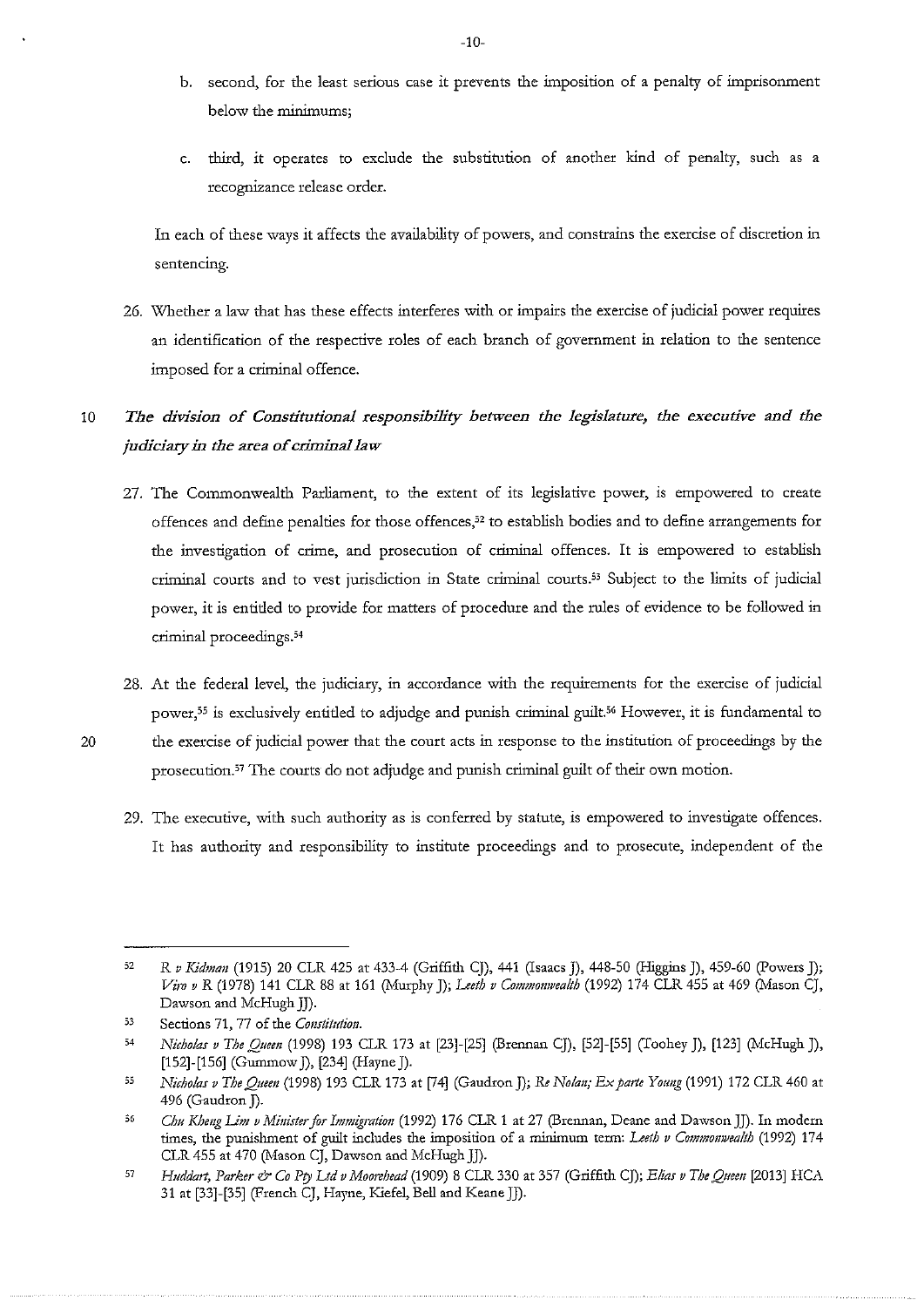**judiciary, 58 but subject to an obligation of fairness. 5 9 At the conclusion of the process, subject to**  orders made by the court, and subject to any exercise of the prerogative of mercy by the executive, the executive is obliged to carry into effect the orders made by courts with respect to sentences of imprisonment and other penalties.<sup>60</sup> Upon expiration of the non-parole period, the executive has **power to approve a prisoner's release on parole and impose conditions on that release.** 

-11-

- 30. As to sentencing, the executive solely occupies the role of the prosecution. The exercise of legislative power, unless retrospective, has occurred prior to the time of the offending itself in defining the norm the subject of the offence and the relevant penalty. The Parliament may also have legislated for particular sentencing options to be available, such as diversionary programs or community **10 service, or a bond or suspended sentence, in particular circumstances. It may also have defined the relevance of certain criteria in the process of sentencing. The exercise of judicial power in sentencing**  necessarily involves the imposition of sentence having regard to those legislatively defined criteria, and the facts and circumstances of the particular case as found by the court. The existence of **discretion available to the court is a common, but not essential aspect of that process.61**
- 31. It is against this background that the appellant asserts that a principle of proportionality when **sentencing for criminal offences is an inviolable requirement in the exercise of judicial power. That**  principle, it is said, is derived from Ch III, as an extrapolation from the principle of proportionality long applied by the judiciary in sentencing, and reiterated by this Court in *Veen v The Queen (No 2)*, or, by implication from the nature of judicial power, such implication being informed by principles **20 drawn from other constitutional contexts. That submission is incorrect because proportionality, in either of the two senses in which it is used, is a substantive principle of law, not a characteristic of**  judicial process or method, and is not the subject of any guarantee in the *Constitution.*

## *The principle of proportionality- that punishment must tit the crime*

32. Proportionality in the sense explained in *Veen v The Queen (No 2)* cannot provide a foundation for the argument that a sentence imposed applying s236B is invalid. That is so because the principle of proportionality is: (1) a common law principle capable of abrogation by statute; (2) one of many substantive principles guiding the outcome of sentencing which is not apposite to be described as an essential element in the exercise of judicial power; and, (3) does not involve any evaluation by the court of the severity or otherwise of the legislative context in which it is to be applied.

<sup>58</sup>  *I.ikiardopotilos v The Queen* (2012) 86 .ALJR 1168 at [2]-[4] (French CJ); *Maxwell v The Qneen* (1996) 184 CLR 501 at 534 (Gaudron and Gummow JJ).

<sup>59</sup>  *Elias v The Queen* [2013] HCA 31 at [35] (French CJ, Hayne, Kiefel, Bell and Keane JJ); *IPbitehom v The Qneen*  (1983) 152 CLR 657 at 663-664 (Deane]), 675 (Dawson]); R *vApostilides* (1984) 154 CLR 563 at 575-576 (The Court); *I.ibke v The Queen* (2007) 230 CLR 559 at [34]-[35] (Kirby and Callinan JJ), [71]-[72] (Hayne J).

<sup>60</sup>  *Nicholas v The Queen* (1998) 193 CLR 173 at [18] (Brennan CJ); *Leeth v Commonwealth* (1992) 174 CLR 455 at 470 (Brennan J). Pursuant to s120 of the *Constitution*, federal offenders are detained in State prisons.

<sup>61</sup>  *Wong v The Queen* (2001) 207 CLR 584 at [36] (Gaudron, Gummow and Hayne JJ).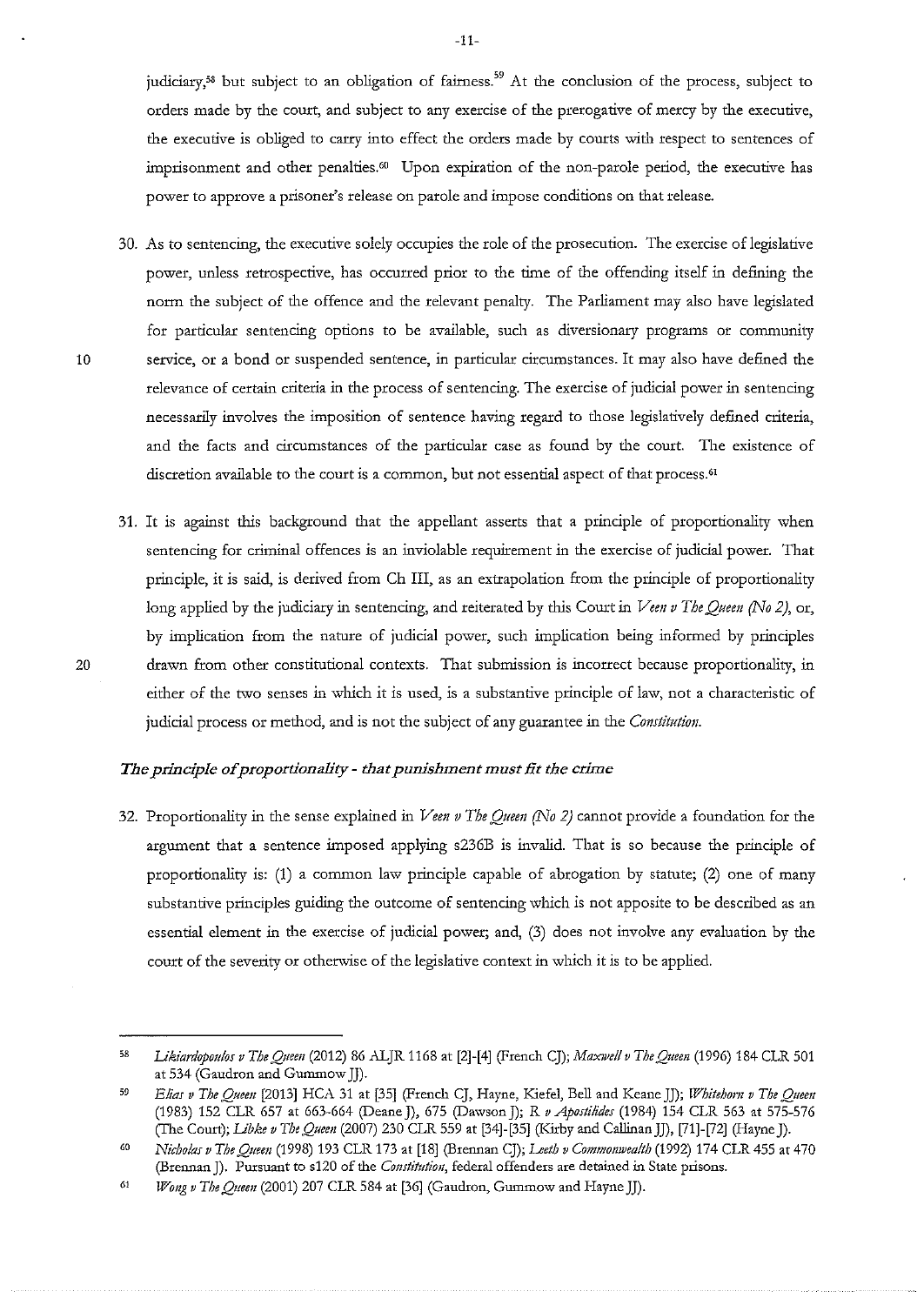- 33. As it is explained in *Veen v The Oueen (No 2)*, the principle of proportionality requires that a sentence **for an offender be proportionate "to the crime",62 in relation to which both the circumstances of offence and offender are relevant. Used in that sense it is compared to a sentence that is made yet**  greater solely for the "protection of society from the risk of recidivism."<sup>63</sup> The principle described in *Veen v The Oueen (No 2)* is a common law principle. It is amenable to abrogation by statute.<sup>64</sup>
- 34. Thus, proportionality is a principle of substantive law to be applied by judges in imposing a particular sentence. As one of a number of substantive principles to be applied in sentencing, it is not a principle apt to be characterised as one that conditions the exercise of judicial power. It may be **contrasted to requirements such as procedural fairness or the obligation to provide reasons, which**  10 are aspects of the *process* and *method* of judicial decision-making.<sup>65</sup>
	- 35. Further, the principle of proportionality as applied at common law does not involve an evaluation of the severity of the legislative requirements. To describe a sentence as proportionate is to state a conclusion, one reached by applying the law, including criteria fixed by Parliament and by evaluating all relevant factors. That is, a proportionate sentence is a *product* of the application by the sentencing judge of the legislative framework such as the maximum penalty, the consideration of sentencing alternatives and the purposes of punishment, in evaluating the offending conduct in all of the circumstances. A penalty ceases to be proportionate when the severity of the sentence is directed **at the achievement of some extraneous purpose. That sort of disproportion involves an error in the exercise of discretion.**
- 20 36. Thus, proportionality, as explained in *Veen v The Queen (No 2)*, does not involve any evaluation or assessment by the court of the severity of the legislative requirements. Nor does it involve a **comparison, assuming it could be conducted as a matter of legal analysis, of a sentence reached**  applying the law and another sentence the court would be minded to impose disregarding one or more of the legislative requirements.
	- **37. For d1ose reasons, where as a result of an increased 1naximum penalty or the introduction of a**  minimum penalty, an offender is sentenced to a period of imprisonment greater than he or she would have been under the previous regime, the sentence is not any more or less proportionate. The proportionality of a sentence is determined accepting and applying the legislative requirements. So understood it can be seen that the appellant's argument cannot be founded in the discussion of proportionality in *Vem v Tbe Queen (No 2).*
- 30

<sup>62</sup>  *Vem v Tbe Quem (No 2)* (1988) 164 CLR 465 at 472 (Mason CJ, Brennan, Dawson and Toohey]]).

<sup>63</sup>  *Vem v The Quem (No 2)* (1988) 164 CLR 465 at 472 (Mason CJ, Brennan, Dawson and Toohey]]).

<sup>64</sup>  *Vem v The Queen (No 2)* (1988) 164 CLR 465 at 496 (Wilson]).

<sup>65</sup> *Leeth v Commomvealth* (1992) 174 CLR 455 at 469-470 (Mason CJ, Dawson and McHugh]]).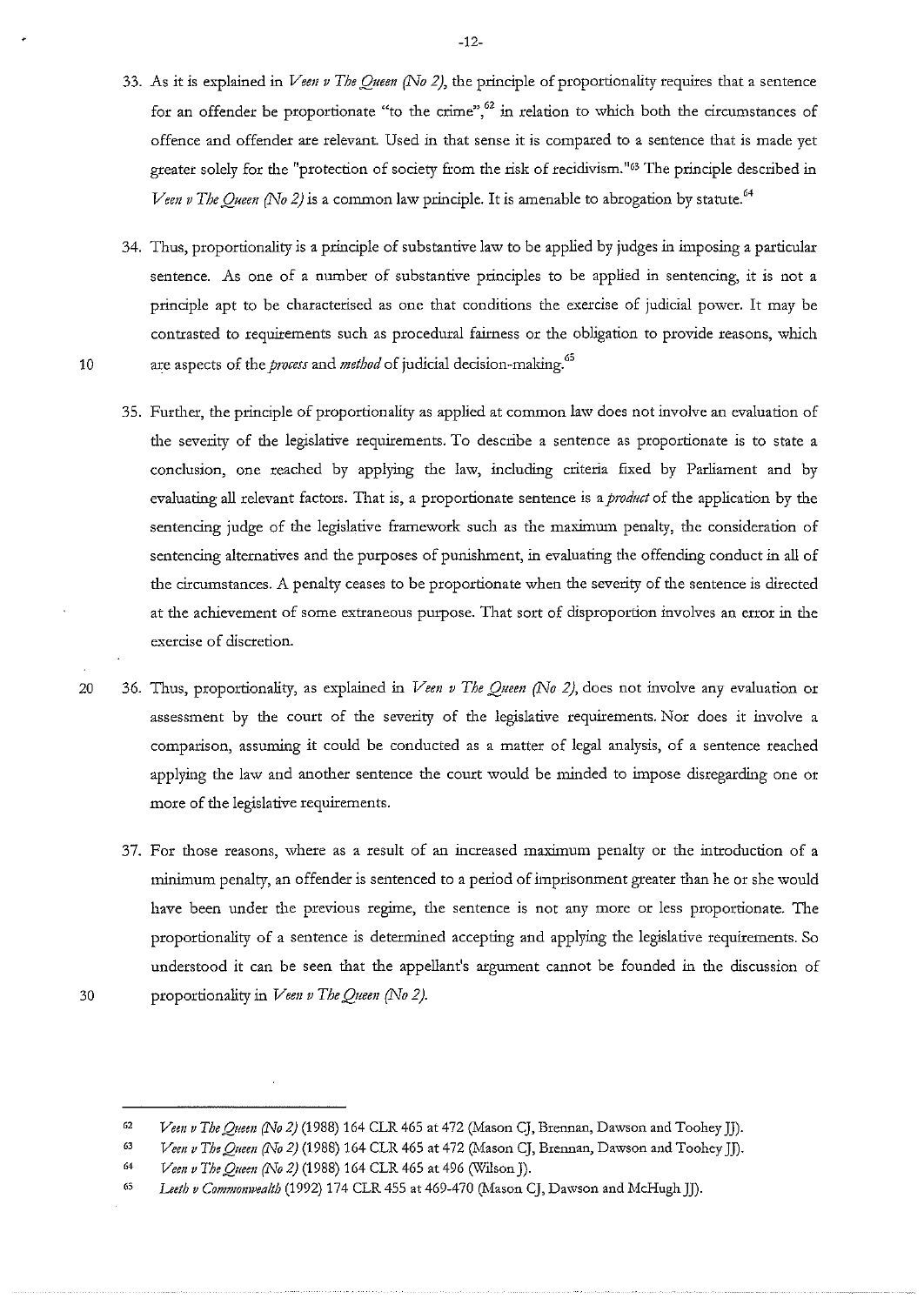- 38. It is asserted that the Parliament may not validly require a court to impose a sentence which is "grossly disproportionate" and thereby "unjust, arbitrary or cruel". Such a requirement of proportionality has no place in Australian constitutional law.
- **39. There is no express prohibition** *in* **the text of the** *Constitution* **of "cruel and unusual" or "inhwnan or**  degrading" punishment. As was observed by Mason CJ in *Polyukhovich v Commonwealth* in relation to **an asserted prohibition on an "ex post facto law" or "bill of attainder'' that depended on express**  guarantees not replicated in Australia:
	- **The absence of any similar prohibition in our Constitution against bills of attainder and ex post facto laws is fatal to the plaintiff's argument except in so far as the separation of powers effected by our Constitution, in particular the vesting of judicial power in Ch III courts, imports a restraint on Parliament's power to enact such laws.66**
- 40. The appellant's argument invites the drawing of an implication from the vesting of judicial power by Ch III of the *Constittttion.* As to whether it is appropriate to draw an implication, it has been said:

The critical point to recognise is that "any implication must be securely based". Demonstrating only that **it would be reasonable to imply some constitutional freedom, when what is reasonable is judged against**  some unexpressed *a priori* assumption of what would be a desirable state of affairs, will not suffice. Always, the question must be: what is it in the text and structure of the *Constitution* that founds the **asserted implication? (footnotes omitted)67** 

- 20 41. The appellant has not identified what in Ch III of the *Constitution* grounds the implication. The vesting of judicial power in Ch III courts does not supply the framework for an implication which the appellant seeks to draw. The element of evaluative assessment contended for by the appellant is not supported by, and in fact conflicts with the separation of powers as it applies to criminal sentencing in Australia. On the appellant's view, what is proposed to be evaluated is the social utility or purpose of the rule fixed by Parliament. Nothing in the vesting of judicial power in Ch III courts warrants an assessment by the courts of the appropriateness of the sentence to be applied. Nor does it provide a basis for selection of the appropriate proportionality analysis to be applied.
- 42. Instead, the appellant in adopting the language of "unjust, arbitrary or cruel" or "grossly **disproportionate"<sup>68</sup> appears to source the implication in international jurisprudence relating to 30 express guarantees in different constitutional settings, where constraints on legislative power have the consequence of committing to the courts the power to review. That is not the conect approach.**  Moreover, the case law in those different settings does not provide for a single test of invalidity. Notwithstanding that those guarantees have a similar form of expression and shared history, a **contrast of the cases concerning those express guarantees discloses a divergence in approach.**

<sup>66</sup>  *Po!Jukhovich v CommoJJwealth* (1991) 172 CLR 501 at 536 (Mason CJ). See also *Behrooz v Secretary, Depmtmmt* of *Immigration and Multicultural and Indigmous Affairs* (2004) 219 CLR 486 at [57] (McHugh, Gummow and Heydon JJ).

<sup>67</sup>  *APLA Ltd v Legal Services Commissioner (NSW)* (2005) 224 CLR 322 at [389] (Hayne J).

<sup>08</sup>  Appellant's Submissions, [93]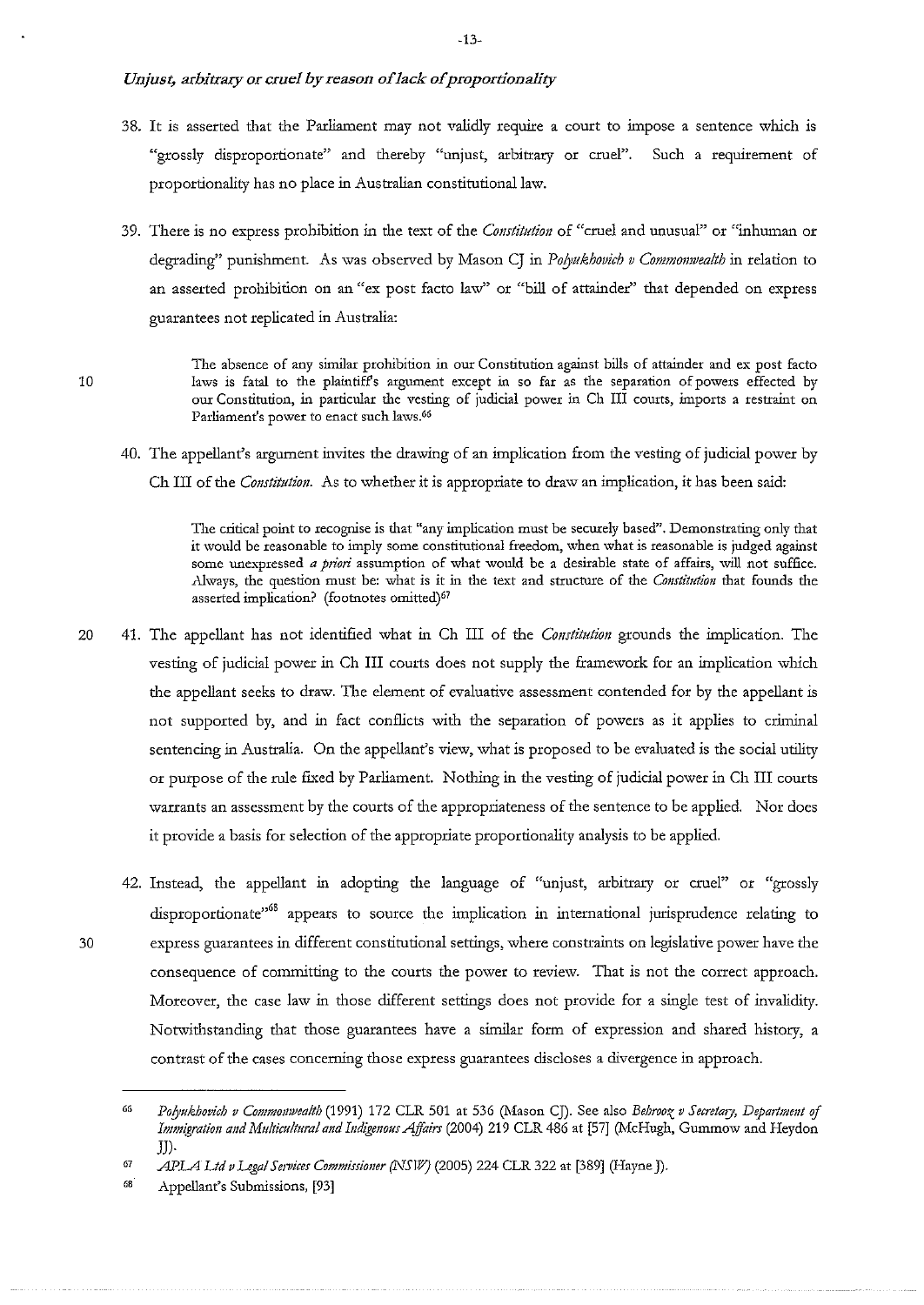- 43. The protection against "cruel and unusual punishments" found in the Eighth Amendment to the United States *Constitution* has been held, in addition to having an application to certain modes of **punishment, to give rise to a narrow form of proportionality analysis. That guarantee operates in**  both capital and non-capital penalty cases.<sup>69</sup>
- 44. \Vhere it applies in non-capital cases, four principles guide the analysis: the primacy of the legislature, the variety of legitimate penological schemes, the nature of the federal system and that the result be guided by objective factors. Consideration of these factors produces the result that only extreme **sentences that are "grossly disproportionate to the crime" are prohibited.70**
- 10 45. The results of a number of cases decided by the United States Supreme Court illustrate that the Eighth Amendment is not to be read as restricting legislative choice in imposing what might be regarded as harsh, or even very harsh, penalties, thereby supporting the proposition that circumstances of judicial review will be "rare". Thus:
	- a. a sentence of life with the possibility of parole mandated under a Texas recidivist statute was held to be valid for a defendant's third felony involving dishonesty: *Rummell v Estelle*;<sup>71</sup>
- **b.** a sentence of two consecutive terms of imprisonment for 20 years (imprisonment for forty years) and a fine of \$20,000 authorised under a Virginian statute (that required a sentence of not less than 5 years and not more than 40 for each offence) was held to be valid for a defendant convicted of possession with intent to distribute and distribution of nine ounces **20 of marijuana:** *Hutto v Davis;72* 
	- c. a sentence of life imprisonment without the possibility of parole was held to be invalid for a seventh non-violent felony involving dishonesty. The case was distinguished from *Rummell* because of the unavailability of parole, without which the sentence was the second most serious available (short of the death penalty), and which was triggered by what was otherwise a dishonesty felony involving uttering a \$100 cheque: Solem v Helm;<sup>73</sup>
	- **d. in a case not concerned \\r-ith recidivism, a mandatory sentence of life without the possibility**  of parole under a Michigan statute for possessing more than 650g of cocaine was held to be valid for a first time offender convicted of possessing 672g of cocaine: *Harmelin v Michigan*;<sup>74</sup>

<sup>69</sup> *Harmelin v Michigan* 501 US 957 (1991) at 996-7.

<sup>70</sup>  *E1ving v Ca!ifomia* 538 US 11 (2003) at 23-24.

<sup>71</sup>  445 us 263 (1980).

<sup>72</sup>  454 us 370 (1982).

<sup>73</sup>  463 us 277 (1983).

<sup>74</sup>  501 US 957 (1991).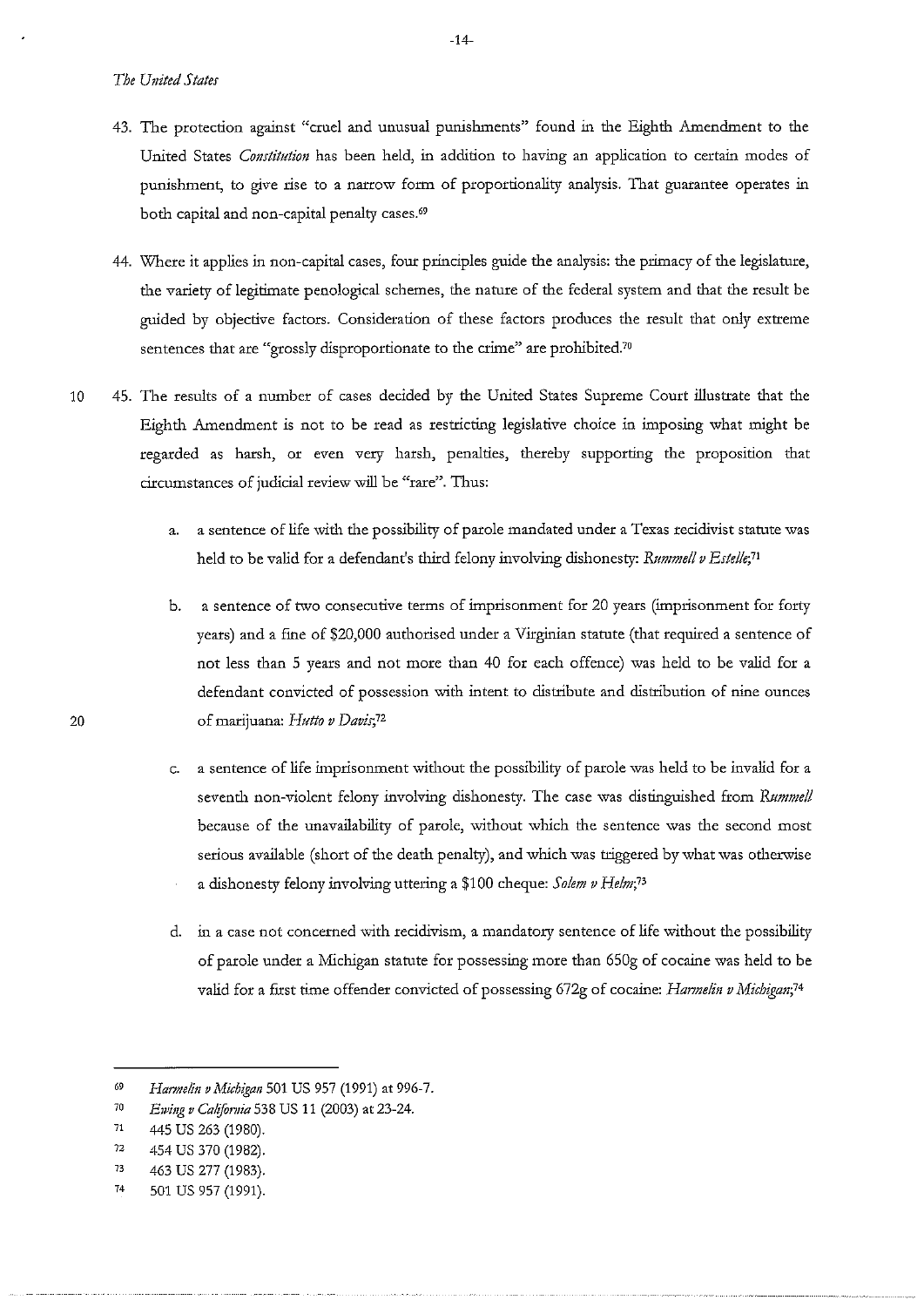- e. a sentence of life imprisonment, but with the possibility of parole after 25 years under a Californian "three strikes" statute was held to be valid for a defendant who had committed four previous felonies involving dishonesty: *E1ving v Califomia;75*
- **f. in relation specifically to the sentencing of children, a sentence of life imprisonment without**  parole (parole having been generally abolished) under a Florida statute was held to be invalid for a 16 year old defendant who had committed burglary and later offences, $76$  and a mandatory sentence of life imprisonment without parole was held to be invalid for a juvenile who had committed murder.<sup>77</sup>

#### *Canada*

- 10 46. In Canada, a requirement of "proportionality" is drawn from the express guarantee provided for in s12 of the *Canadian Charter of Rights and Freedoms* that "Everyone has the right not to be subjected to **any cruel and unusual treatment or punishment".78 That provision has the same source as the Eighth**  Amendment,<sup>79</sup> though the approach to its interpretation differs from that in the United States. That is in part the result of different federal responsibilities for the criminal law in the United States and Canada. It is also the result of different and additional guarantees found in the United States and **Canadian constitutions.** so
- 47. The Canadian Supreme Court, in R *v Smith*,<sup>81</sup> in holding invalid a minimum seven year sentence for **importing narcotics identified "guidelines" relevant to proportionality. They were: "whether the**  punishment is necessary to achieve a valid penal purpose", "whether it is founded on recognised 20 sentencing principles" and "whether there exist valid alternatives to the sentence imposed."<sup>82</sup> Those guidelines affect whether "the sentence is so unfit having regard to the offence and the offender as to be grossly disproportionate."<sup>83</sup>
	- 48. In R v Smith, the Court reasoned that the minimum sentence which applied to a broad range of conduct would apply to cases with strong mitigating circumstances and that this would give rise in those cases to a "certainty" of a disproportionate sentence.<sup>84</sup> That was so notwithstanding that "the legislature may ... provide for a compulsory term of imprisonment upon conviction for certain offences without infringing the rights protected by s12."<sup>85</sup> That approach has been followed in later

82 *R v Smith* [1987] 1 SCR 1045 at 1074. -15-

<sup>75</sup> 538 us 11 (2003).

<sup>76</sup>  *Graham v Florida* 560 US\_ (2010).

<sup>77</sup>  *Miller a Alabama* 567 US\_ (2012).

<sup>78</sup>  See also s2 of the Canadian *Bill of Rights.* 

<sup>79</sup>  *RvSmith* [1987]1 SCR 1045 at 1061 i.e. *BillofRights 1688* (UK); 1 Will&MarSess 2 c 2.

so *R v Smith* [1987]1 SCR 1045 at 1074-6.

<sup>81</sup>  [1987] 1 SCR 1045.

<sup>83</sup>  *RvSmith* [1987] 1 SCR 1045 at 1072.

<sup>84</sup>  *RvSmith* [1987] 1 SCR 1045 at 1078.

<sup>8;</sup>  *RvSmith* [1987] 1 SCR 1045 at 1077.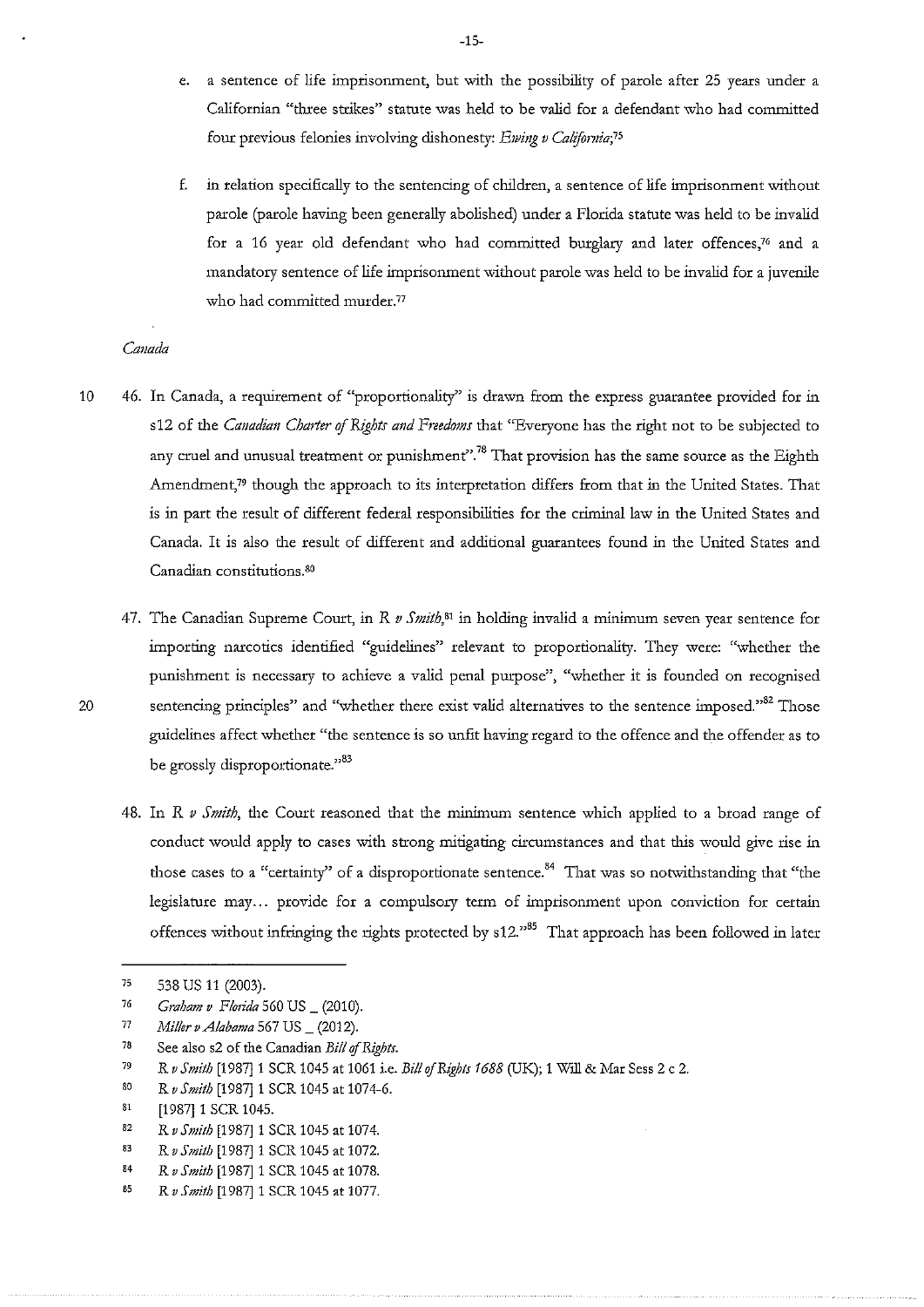cases.<sup>86</sup> This does not appear to reflect the approach later taken in the United States. Contrasting the reasoning and outcome in *Ewing v California* and R *v Smith*, the respective Courts now appear to differ **in their approach to proportionality where the issue is the severity of the sentence by reason of a mandatory minimum.** 

## *European Comt* of *Human Rights and the domestic application* of *human rights law in the United Kingdom*

49. In the United Kingdom, by operation of the *Human Rights Act 1998* (UK) and Article 3 of the *Convention for the Protection* of *Human Rights and Fundamental Freedoms* which prohibits "torture or inhuman or degrading treatment or punishment", there is a requirement that a sentence imposed for an offence not be "grossly disproportionate". The interpretation of that requirement is affected by 10 the fact that the guarantee is drawn from a human rights Convention as opposed to a domestic Constitution.<sup>87</sup> In *Vinter & Others v United Kingdom*,<sup>88</sup> the European Court of Human Rights decided a challenge to mandatory life sentences imposed in the United Kingdom. It held that mandatory life sentences with eligibility for release after a minimum period would not offend Article 3,<sup>89</sup> but life **sentences with no prospect of release (so called "whole life sentences"), even for murder, contravened Article 3.9° Article 3 required a review of the circumstances of the prisoner, "no later than twenty five years after imposition of a life sentence."91 The contrast between the sort of**  proportionality required by the Convention, and that considered by the High Court in *Veen* (No 2), can be seen by the holding that detention for protective purposes does not contravene Article 3.92

## *Arbitrariness, absence of reasons and denial of natural justice*

20 50. Drawing upon the statement above regarding the division of responsibilities between executive, legislature and judiciary in criminal sentencing, the appellant's other arguments cannot succeed.

<sup>86</sup>  The Supreme Court in R *v Goltz* [1991] 3 SCR 485 held as valid, though not unanimously, a mandatory **minimum penalty of imprisonment for seven days for a first offence of driving whilst prohibited. In R** *v Latimer* **[2001] SCR 3, the Court upheld as valid a crimlnallaw requiring a sentence of life imprisonment "vith a minimum non-parole period of 10 years for the offence of second degree murder. That case was, however,**  was restricted to the circumstances of Mr Latimer, and involved no hypothetical circumstances being considered: at 39. See also R *o Monisry* [2000] 2 SCR 90.

<sup>87</sup>  *Vintner and Others o The United Kingdom* (9 July 2013) at [105]-[106].

<sup>88</sup>  *Vintner and Others o The United Kingdom* (9 July 2013).

<sup>89</sup>  *Vintner and Others o The United Kingdom* (9 July 2013) at [108].

<sup>90</sup>  *Vintner and Others o The United Kingdom* (9 July 2013) at [119].

<sup>91</sup>  *Vintner and Others o The United Kingdom* (9 July 2013) at [120].

<sup>92</sup>  *Vintner and Others v The United Kingdom* (9 July 2013) at [108]. Earlier the House of Lords in R v Lichniak [2003] **1 .AC 903, held that a mandatory life sentence for murder was not inconsistent with Article 3 of the**  Convention. It so held reasoning that deference was required to the judgment of a "democratic assembly on **how a particular social problem is best tackled11 and that the sentence was restricted to a particular class of offenders and further, relevant to the interpretation of the Convention that "mistreatment must attain a**  certain level of severity to breach Art 3."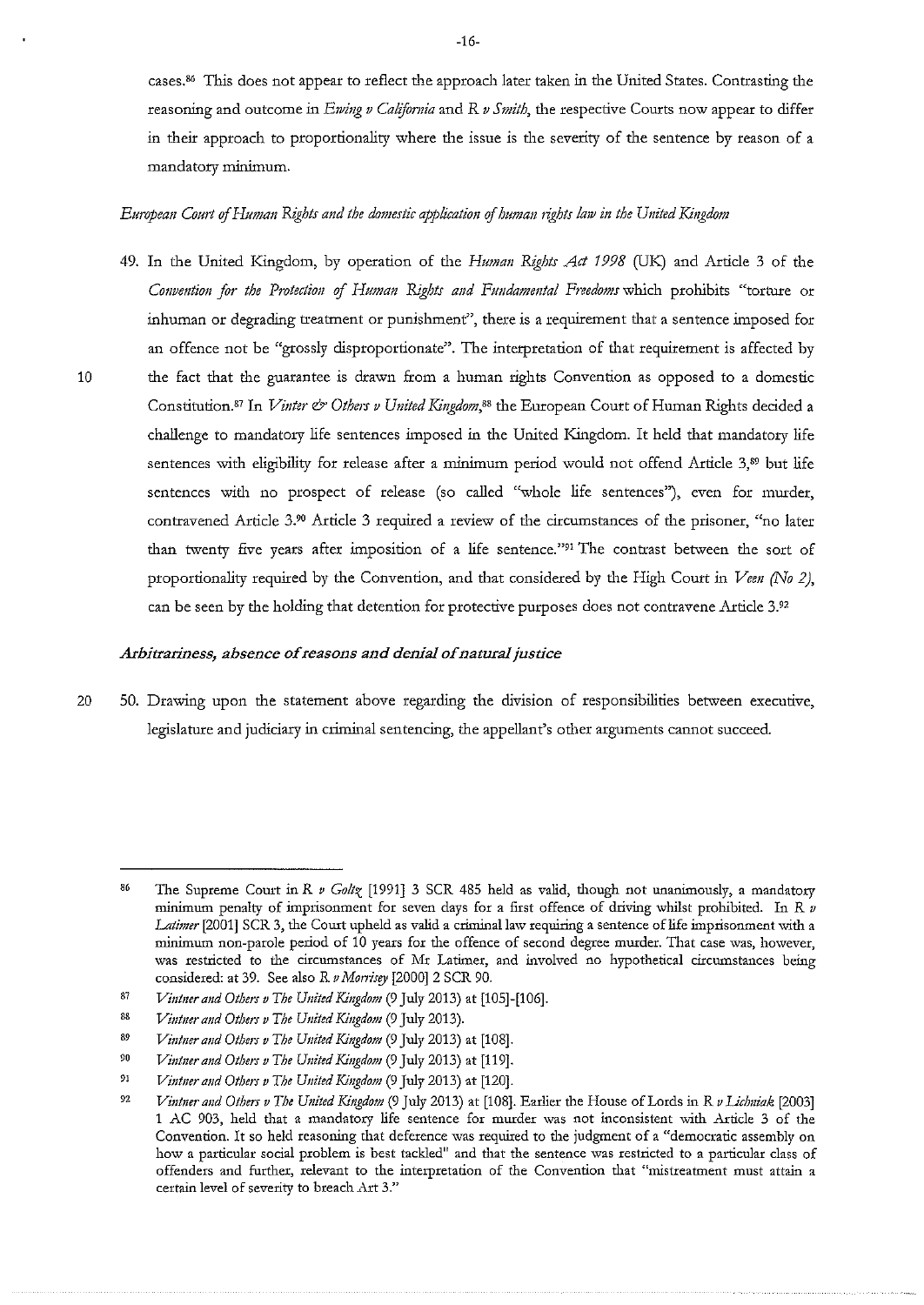- **51. Section 236B neither prevents, nor impairs, the sentencing court's provision of reasons that explain the sentence it has imposed.93 The penalty is explicable by reference to the circumstances of the case,**  the offence and the penalties provided for, including the minimum. That a factor such as the **minimum assumes particular significance in a given case does not mean "no reasons" have been, or can be, given for a sentence. The minimum penalty is no less a reason for the sentence than is the**  maximum penalty in a very serious case. The appellant's argument is really that the minimum penalty does not offer a "good reason" or "sound justification" for the sentence on the facts. But that invites **the court to substitute its view of the merit of the law, a task which, for the reasons discussed above,**  10 the courts are not required nor pennitted by the *Constitution* to undertake.
	- A lack of procedural fairness in the decision to charge and arbitrary or capricious outcomes arising from that decision
	- 52. The appellant further argues that if the offence contrary to s233A had been charged, the same sentence would not follow.<sup>94</sup> It is said that the result is arbitrary and that s236B is inconsistent with the requirements of Ch III and therefore invalid. In a similar vein it is asserted that the sentence imposed "was a consequence only of decisions made in respect of which he [the appellant] was not heard".95 It is said that the process "viewed in its entirety" did not entail procedural fairness. That is said to be inconsistent with the requirements of Ch III and therefore invalid.
- 53. It is important to observe that no complaint is made that there was a lack of procedural fairness following the initiation of the proceedings. As explained above at  $[23]-[25]$ , the minimum penalty 20 provided for in s236B does not operate to alter the process undertaken by a court in sentencing for an offence contrary to s233C. No occasion therefore arises to consider the issues considered in *Intemational Finance Trust Ltd v New Soutb TPa!es Crime Commissi01P6* **and** *Condon v Pompano.97*
- 54. Rather, the assertion of arbitrariness and denial of procedural fairness is directed at the decision of the Director to charge a breach of s233C. In doing so, and by suggesting the decision to charge should be treated as part of the process in its entirety, it fails to draw a distinction between the exercise of executive and judicial power. The laying of the charge, though initiating the exercise of **judicial power, was an executive decision. If the Director's decision was unlawful on the· basis of**  arbitrariness or denial of procedural fairness, it would go to the lawfulness of the laying of the information. The appropriate remedy for an impropriety in that decision is a stay of the proceedings 30 as an abuse of process. No question can arise on such an argument as to the validity of ss 233A, 233C, or s236B.
- 

<sup>93</sup>  Appellant's Submissions, [86].

*<sup>94</sup>*  Appellant's Submissions, [68]-[69].

 $95$ Appellant's Submissions, [77].

<sup>96</sup>  *Intemational Finance Tmst Co Ltd v Ne1v Sonth Wales Clime Commission* (2009) 240 CLR 319 at [54]-[55] (French CJ), [97] (Gummow and Bell JJ), [134] (Hayne, Crennan and Kiefel JJ), [141], [155] (Heydon J).

<sup>97</sup>  *Condon v Pompano* [2013] HCA 7.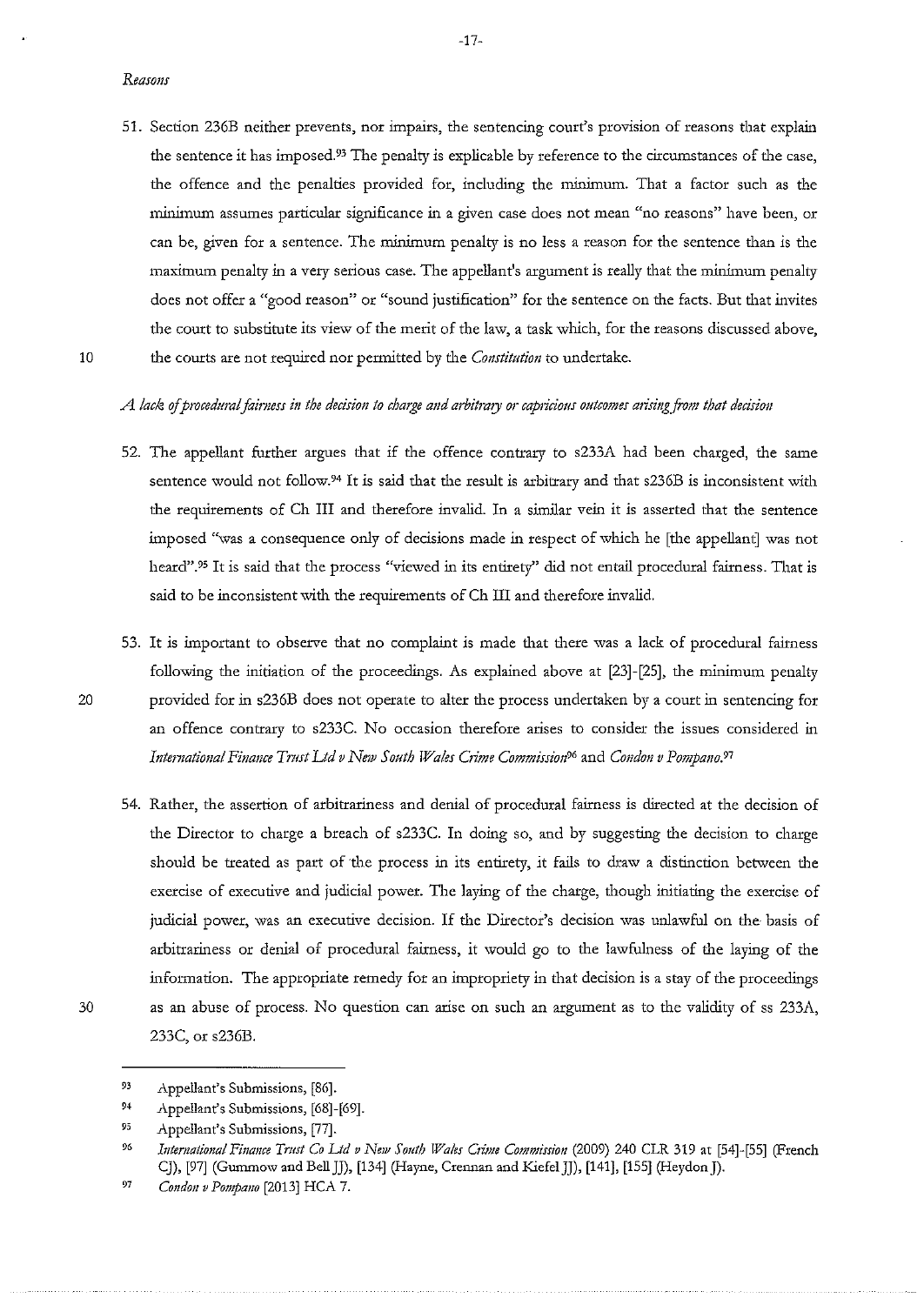- 55. Further, the appellant's argument on this ground fails to acknowledge the critical part of the process which mediates the initiation of the proceedings and the imposition of penalty  $-$  namely the determination by the court of guilt. It is that determination  $-$  reached either by way of plea or following trial - that is the factum triggering the imposition of the penalty.
- 56. The asserted lack of procedural fairness must also fail for other reasons. No basis has been identified to contend that a prospective defendant must be accorded procedural fairness prior to charge, or to be heard as to the form of any charge. Further, difference of outcome  $-$  asserted to be arbitrary  $$ arising from a different charge cannot in any event be a basis for a challenge to the decision of the **Director.**
- 10 57. *Fraser Henleins v Cody<sup>98</sup>* is authority for the proposition that the judicial power is not impermissibly interfered with where the legislature creates two separate offences, each criminalising the same conduct but attracting different penalties, one being a mandatory minimum, leaving it to the **executive to choose which offence to pursue in a given case. The dissenting opinion of Sir Frederick**  Jordan in *Ex Parte Coorey*,<sup>99</sup> which corresponds to the argument advanced by the appellant, was specifically rejected by four of the justices in *Fraser Henleins.* It is not offensive to judicial power tint **the exercise of executive power in the choice of charge will have a bearing on the ultimate penalty**  imposed by the court. So much is acknowledged by this Court in *Elias v The Queen*.<sup>100</sup>
- **58. In any event, the appellant's argument as to executive choice between charging under s233A and s233C cannot be accepted. There are many offences where in the same or similar circumstances**  20 different charges might be laid with differing applicable penalties.<sup>101</sup> For the reasons given above at [21], a single charge under s233A provides no reference point for comparison with the outcome of the charge against s233C. The decision to charge under s233C is explicable and informed by a difference in elements between s233A and s233C. The offences created by those sections deal with different conduct. In *Ex Parte Coorey* Sir Frederick Jordan indicated that his view would be different in such circumstances. Significantly, no judge in either *Ex Parte Coorey* or *Fraser Henleins* doubted the power of the legislature to prescribe a minimum penalty.

<sup>98</sup>  (1945) 70 CLR 100.

<sup>99</sup>  (1944) 45 SR (NSW) 287.

<sup>100</sup>  *Elias v The Qneen* [2013] HC.A 31 at [34] (French CJ, Hayne, Kiefel, Bell and Keane JJ).

<sup>101</sup>  **Statements about <sup>11</sup> arbitrary or capricious Iiabilities <sup>11</sup>relevant to whether a fiscal burden is a <sup>11</sup> tax <sup>11</sup>offer no support, or relevant analogy to a limit on judicial power. That limit is concerned with whether the legislature has acted \Y-ithin legislative power by reason that it is within a head of power . .Arbitrariness of an exaction marks out the boundary between a law supported by sSl(ii) and one that is not; TVR** *Cmpmter Holdings Pry Ltd v Commissioner of Taxation (2008) 237 CLR 198, Roy Morgan Research v Commissioner of Taxation (2011) 244 CLR 97, MacConnick v Federal Commissioner* of *Taxation* (1984) 158 CLR 622.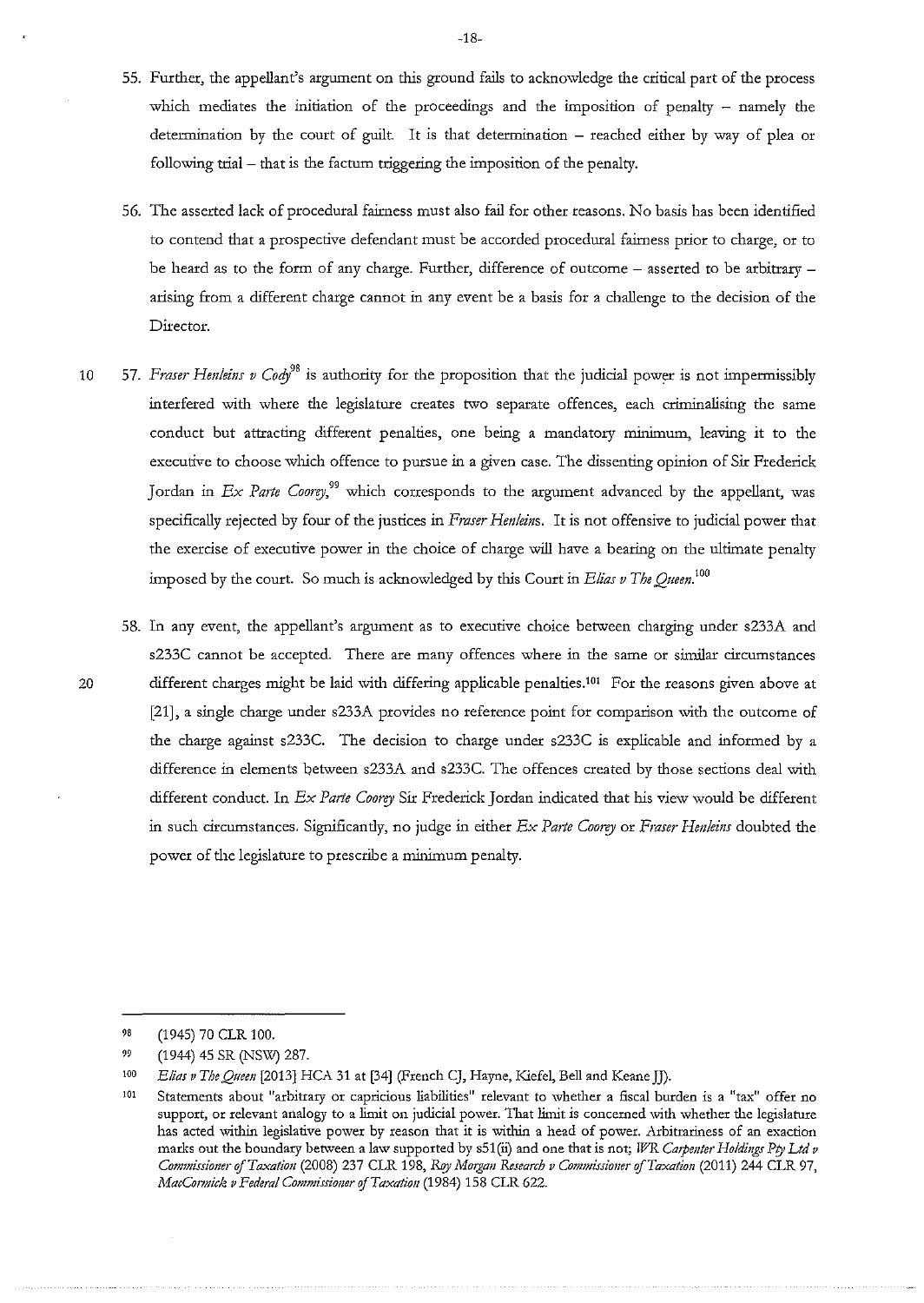59. No mileage can be gained from the fact of *Fraser Henleins* being decided pre-*Boilermakers*.<sup>102</sup> The argument made in *Ex parte Cooley* and *Fraser Henleins* is founded on the separation of powers and is consistent with the application of *Boilmnakers.* 

#### *Equali!J before the law and equal justice*

- 60. The appellant submits that s236B is inconsistent with the requirement of equal justice inherent in the notion of judicial power. It is said that s236B:
	- **a. results in different treatment of relevantly like co-offenders, in circumstances where one is**  convicted of an offence against s233A and the other of an offence against s233C;
	- b. results in like treatment of relevantly different co-offenders, such as the appellant's co**offender who went to trial but received the same sentence as the appellant.**
- 61. Assuming for the purposes of discussion that there is such a requirement, s236B does not offend it.
- 62. In relation to the first complaint, it is erroneous to describe the co-offenders as relevantly alike. The treatment of a person differently on the basis of the penalty applicable to the offence of which they are convicted, as compared with some other offence of which they *might have been convicted*, does not infringe equal justice, because a person is sentenced for the offence of which they are convicted, not the offending conduct. !03 The norm of equal justice manifests itself in criminal sentencing law in the **objectives of "reasonable consistency" and "systematic fairness" .1°4 The appellant's focus on the**  *result* **of the sentencing task distracts attention from what equal justice requires, namely the equal**  application of legal principles.<sup>105</sup> Equal application of the law will produce equality of result only in 20 cases that are relatively identical.<sup>106</sup> It cannot be said that the penalty applicable to different offences is not a relevant difference between co-offenders.<sup>107</sup>
	- **63. The second complaint relates to the sentence imposed on the appellant's co-offender. However, no**  further information in relation to that offender, or his involvement in the criminal enterprise, is given. It is not possible to conclude that there has been like treatment of different co-offenders as **the existence of other mitigating factors in the co-offender's favour are not known. In any event, in a given case there is no single correct sentence to be imposed. Rather, the sentencing discretion**

<sup>102</sup>  *R v Kirby; Ex parte Boilennakers' Society o[Austrah"a* (1956) 94 CLR 254.

<sup>103</sup>  *Elias v The Queen* [2013] HCA 31 at [30] (French CJ, Hayne, Kiefel, Bell and Keane JJ).

<sup>104</sup>  *Gm11 v The Queeu* (2011) 244 CLR 462 at [29] (French CJ, Crennan and Kiefel *]]);Hili* v The Queen (2010) 242 CLR 520 at [47]-[56] (French CJ, Gummow, Hayne, Crennan, Kiefel and Bell JJ); *Wong v The Queen* (2001) 207 CLR 584 at [6] (Gleeson CJ).

**<sup>105</sup>**  *Wong v The Queen (2001) 207 CLR 584 at [65] (Gaudron, Gummow and Hayne JJ).* 

<sup>106</sup>  *Wong v The Queen* (2001) 207 CLR 584 at [65] (Gaudron, Gummow and Hayne JJ).

<sup>107</sup>  **By analogy, it does not infringe equal justice to treat an offender differently than he would have been**  previously based upon a change in the law: *Siganto v The Quem* (1998) 194 CLR 656 at [17] (Gleeson CJ, Gummow, Hayne and Callinan JJ).